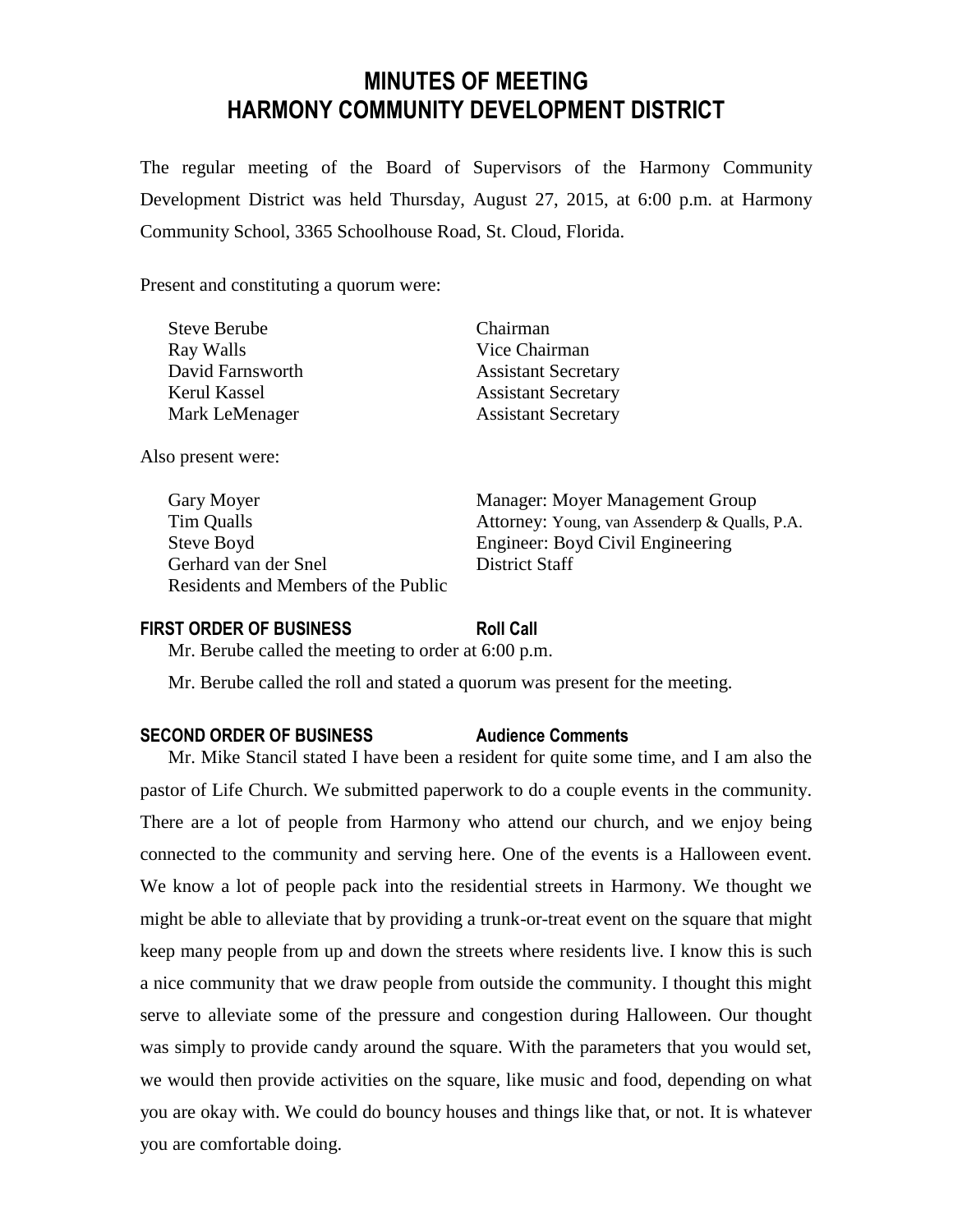Mr. Berube asked is the trunk part of the event people's vehicle trunks that they will pass candy out of?

Mr. Stancil stated yes. The way we have done this in the past is, in many cases, you do not even see the car because people have turned the backs of their cars into castles, barns, and all types of visually stimulating and interesting things for the kids.

Mr. Berube asked how many vehicles do you anticipate would show up for this?

Mr. Stancil stated probably 25 to 30, and we would spread them around Town Square.

Ms. Kassel stated my only concern is traffic access. We will probably have people coming in and out, and we would need at least all of the roadways in to be accessible.

Mr. Stancil stated we would not have to block any roads. We could park against the square in the parking areas. We could park sideways and not into the street to alleviate that concern, and we would be happy to do so. It would look a little better facing out, but I understand your concern. That is not a problem.

Mr. LeMenager stated let me suggest an alternative, just in case the Board does not grant your request. You have the parking lot of the stores, and you could certainly approach them. That has nothing to do with us. You might be able to do something with them.

Mr. Stancil asked the parking lot at the end of the market?

Mr. LeMenager stated it is also behind the market.

Ms. Kassel stated it is between the market and U.S. Hwy 192.

Mr. LeMenager stated it is a pretty big parking lot, just as an alternative thought.

Mr. Berube stated consider also where Champions Grill is at the golf course, which has a parking lot. There is also a parking down by Buck Lake. Two-sided parking is there, as well. Our concern is, even during the day with the businesses, there is traffic on both sides, and it gets very tight. Last year, there was an emergency during Halloween where the police had to get in. It was a break-in at someone's house or something, and it was a fast police response. We have to take all these things into consideration, and Town Square is not typically made for big events that congregate there. Typically when there is an event, they shut down Town Square to traffic and do something around it. That is our major concern. A lot of people like Halloween, and a lot of people do not. A lot of people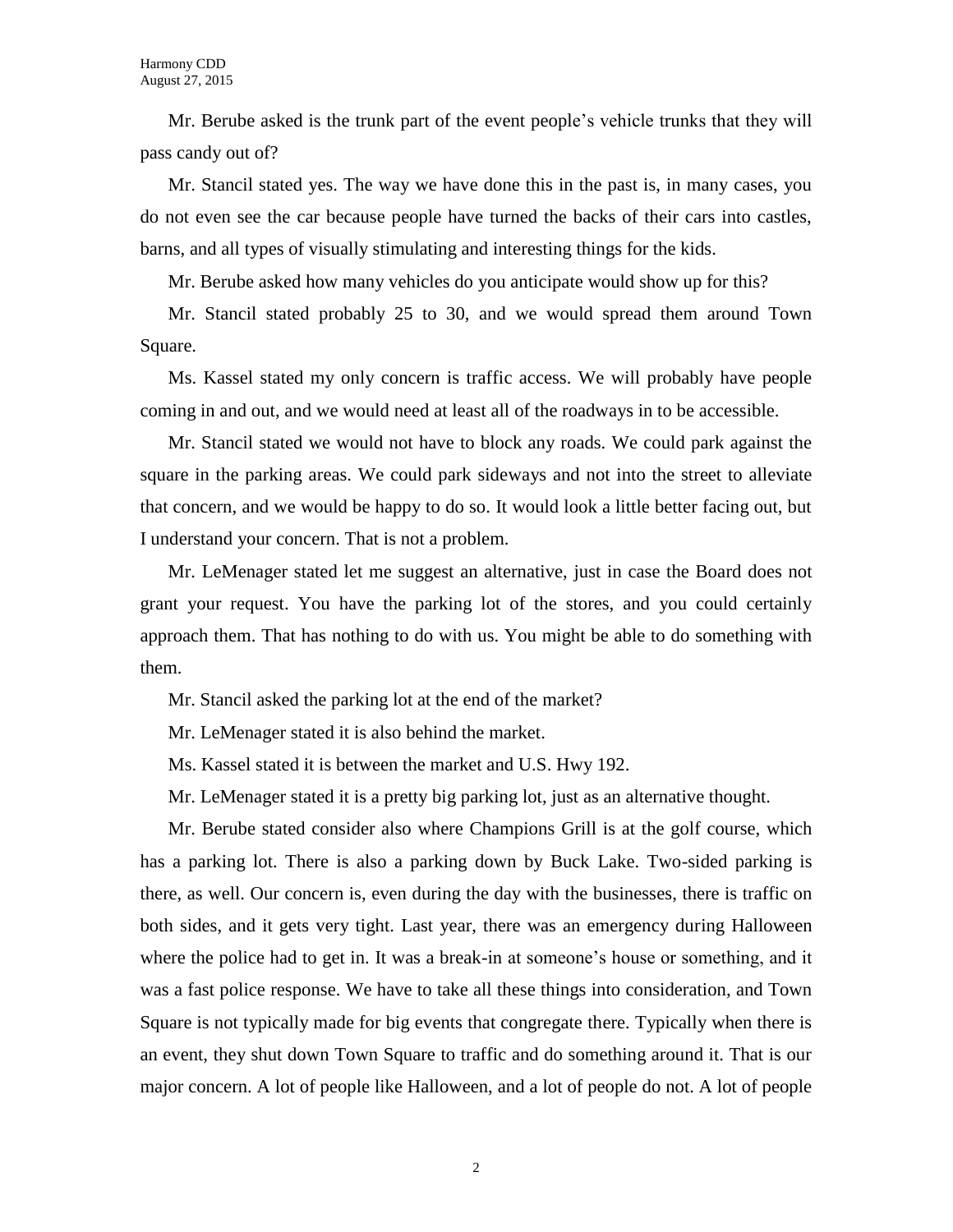here would rather not see Halloween happen, but it does. I think we understand. Would you consider using alternative parking areas other than Town Square?

Mr. Stancil stated yes, if I do not have a choice. Obviously, the successful Harmony events that have been done for years have primarily been held on the square. I would like to host a successful event.

Mr. Berube stated consider the parking lot at Buck Lake. There is typically a pre-Halloween costume party where they give out pizza and candy, and they have some contests for the kids. So there is already an attraction to that parking lot.

Ms. Kassel asked are you sure that is going to happen?

Mr. Berube stated I do not know if it will happen this year. Historically, it has.

Mr. Stancil stated if not, then maybe that is the void that we could fill, and maybe that is the space we could occupy.

Ms. Kassel asked what is your timeframe?

Mr. Stancil stated it is in the application, but I have not looked to see what time the sun sets.

Mr. Berube stated typically people are spreading out from that parking lot at 5:30 and 6:00 p.m. when that party ends and people go out.

Mr. Stancil stated we are looking for a two- to three-hour event total.

Ms. Kassel stated I am just asking. Should that location be an option, most of the people will be out of there by 6:00, so it is not as though it will be taken up when you want it unless you need to be set up there earlier.

Mr. Stancil stated I appreciate what you are suggesting. If there is something already taking place, there will already be a draw.

Mr. Berube stated that is exactly right. You might be able to be there ahead of them, which is not too big of a deal since there is a lot of space available. It has on-street parking because you cannot fit all those people into that parking area anyway for that pre-Halloween party.

Mr. Stancil asked could we flow over into that park area if we did that?

Mr. Berube stated yes.

Mr. Stancil stated then we could use the parking area and the park.

Ms. Kassel stated as long as there is no damage to the grass in the park.

Mr. Stancil stated we understand we would be responsible of there was.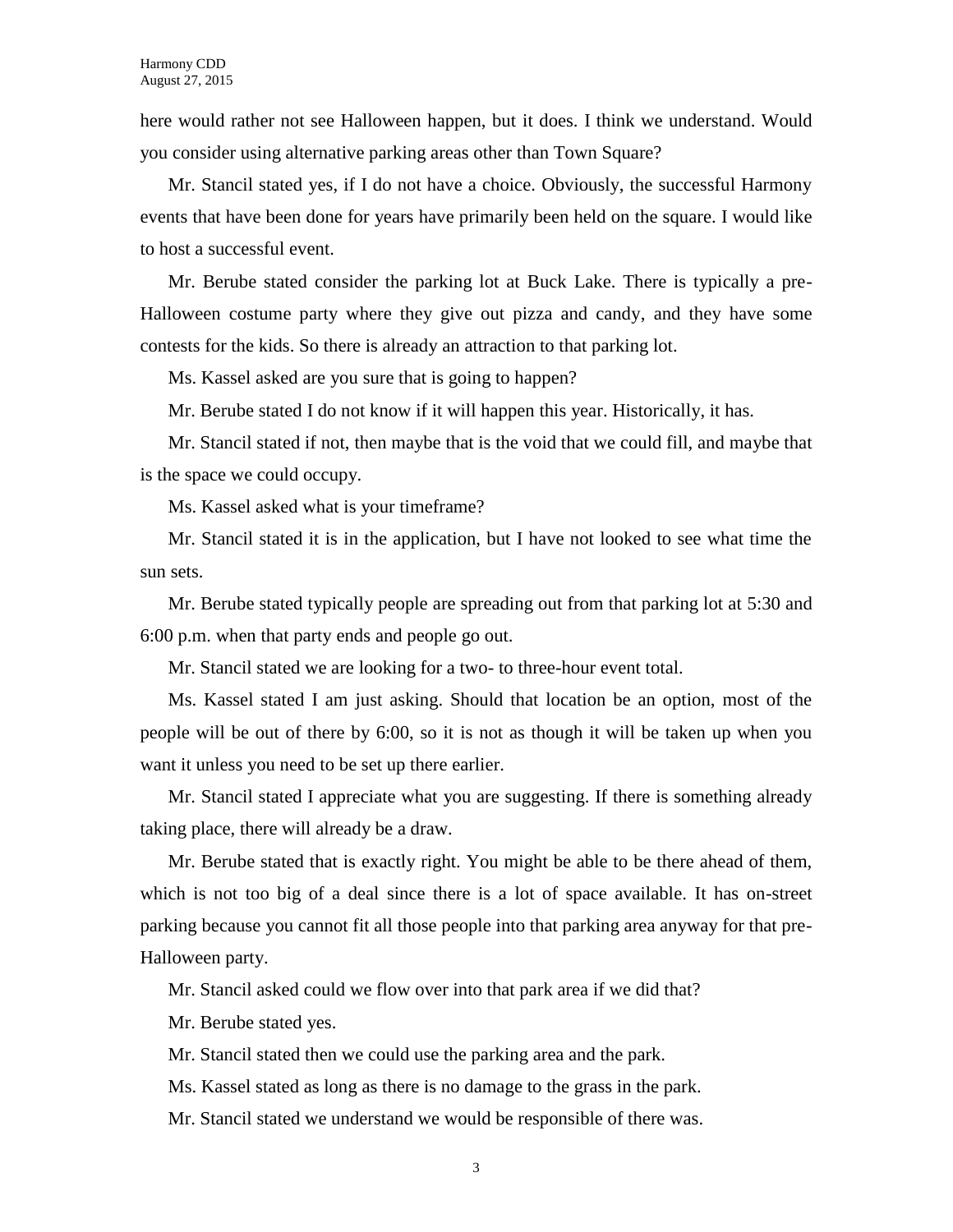Mr. Berube stated if you remember the school that used to be there, it has an asphalt parking area with room for 12 to 15 cars anyway. So that has room for 20 to 25 cars as you have described.

Mr. Walls stated my concern is the same as last year. You cannot drive down our streets. It is vehicle after vehicle following kids down the road. Inviting more people will cause more of a problem. I understand what you are trying to do, and I am not against what you are trying to do. I think in terms of the infrastructure that we have, I am not sure we can support continuing to invite people in and be able to handle everyone without creating a safety issue in terms of ingress and egress in the community and throughout the community.

Mr. Stancil stated I want to suggest to you, as a Board, to consider that having an event on the square could actually serve to alleviate some of the pressure on the residential streets if people are trick or treating on the square.

Mr. Walls stated my concern is people will hit that event and then go into the community.

Mr. Berube stated anything that is attractive to bring more people into this development. We have been watching this, and every year it gets crazier. I think we understand your position. We will have an hour or so as the meeting goes on to digest this. We will make the fairest decision that we can.

Mr. Stancil stated if you deny the use of Town Square, I will ask you to approve the use of the park and parking lot area by Buck Lake. The other request we submitted was for Christmas Eve worship. Our community has done an Easter community worship for several years, early on Easter Sunday morning. I do not recall a Christmas Eve worship being offered. This is something we would like to offer this year. We would like to do that on the square, the same place where we do Easter worship. Obviously, we would not have the same traffic concerns on Christmas Eve that we have on Halloween.

#### **THIRD ORDER OF BUSINESS Approval of the Minutes of the July 30, 2015, Meeting**

Mr. Berube reviewed the minutes and requested any additions, corrections, notations, or deletions.

Mr. Berube stated some changes were submitted to us by email and should be incorporated by the management office.

4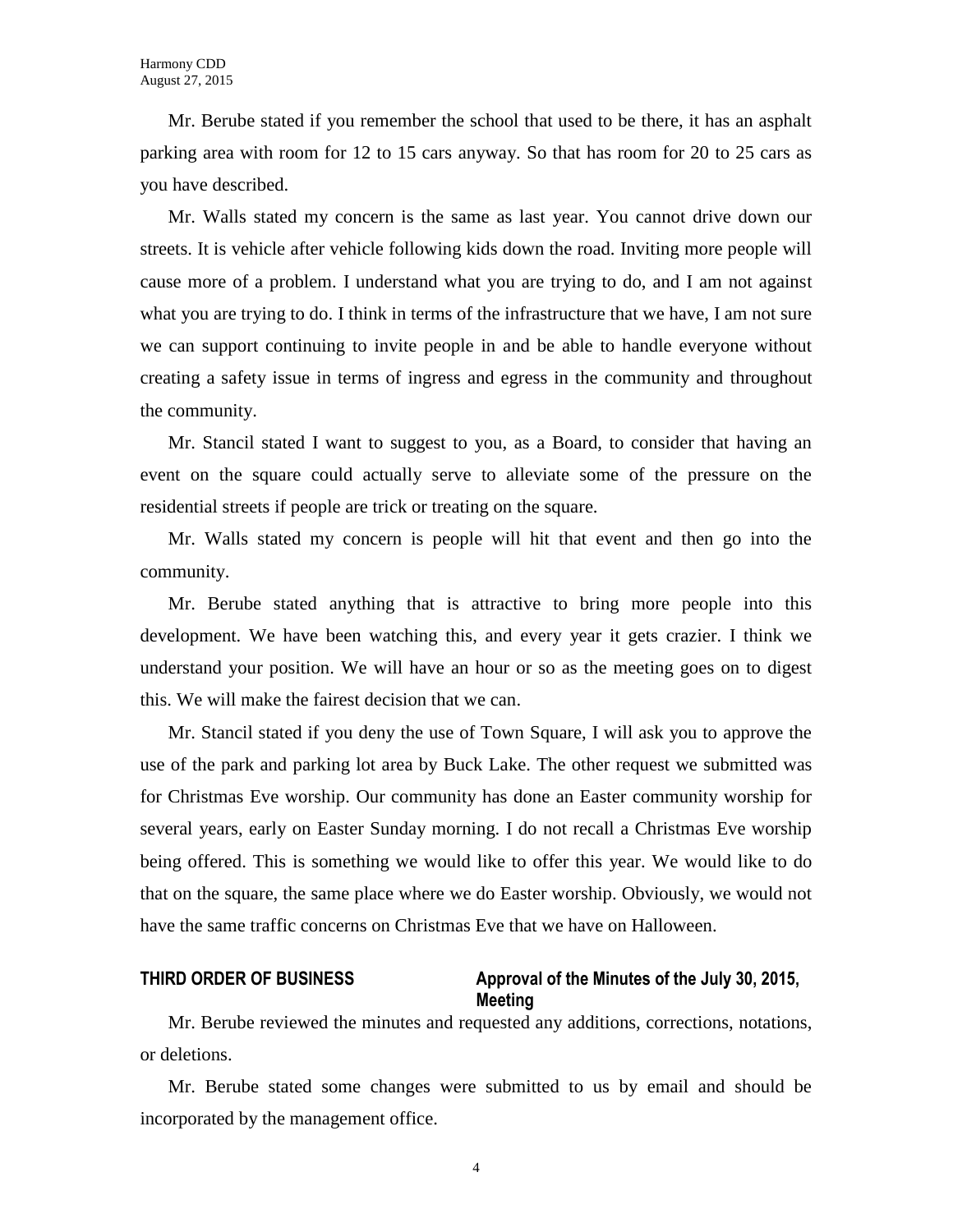On MOTION by Ms. Kassel, seconded by Mr. LeMenager, with all in favor, unanimous approval was given to the minutes of the July 30, 2015, regular meeting, as amended.

### **FOURTH ORDER OF BUSINESS Public Hearing for Adoption of the Budget for Fiscal Year 2016**

#### **A. Fiscal Year 2016 Budget**

Mr. Moyer stated this meeting has been advertised as a public hearing, so I recommend that we open the public hearing, take public comment on the budget, the Board will discuss your input, then close the public hearing and vote on the budget.

Mr. Berube opened the public hearing related to the adoption of the budget for fiscal year 2016.

Ms. Kassel stated perhaps we can give a little background to the residents of what the budget is this year, what we are increasing, and what we are decreasing.

A Resident asked is there a copy of the budget?

Ms. Kassel stated it is on the website. It was published before last week.

The Resident stated it would have been nice to know that was published online.

Ms. Kassel stated I believe I did make a post about that.

Mr. LeMenager stated it has been on the website for months. It is the same procedure we have used for 10 years.

The Resident stated may I suggest that is not very effective.

Mr. Berube stated I have a copy you can use. The good news is that assessments are not increasing.

Mr. LeMenager stated that is a false statement. We are raising the operation and maintenance assessment by 6.43%, which is offset by a reduction in the debt assessment because of the refinancing of the bonds. Make no mistake, the money we are taking out of your pocket long term is increasing 6.43%, the main reason being to pay down the street lights that the developer stuck us with.

Ms. Kassel stated that is not the main reason. The main reason is, we have new neighborhoods coming online that have street lighting, landscaping, and electricity for street lighting, not just the street lights themselves.

Mr. LeMenager stated I am in complete disagreement with that. I would not vote for this budget if the entire increase is not earmarked for street lights.

Mr. Berube stated we can shuffle the money around anyway we want. Let me rephrase what I said. The actual assessment that the average home owner is going to pay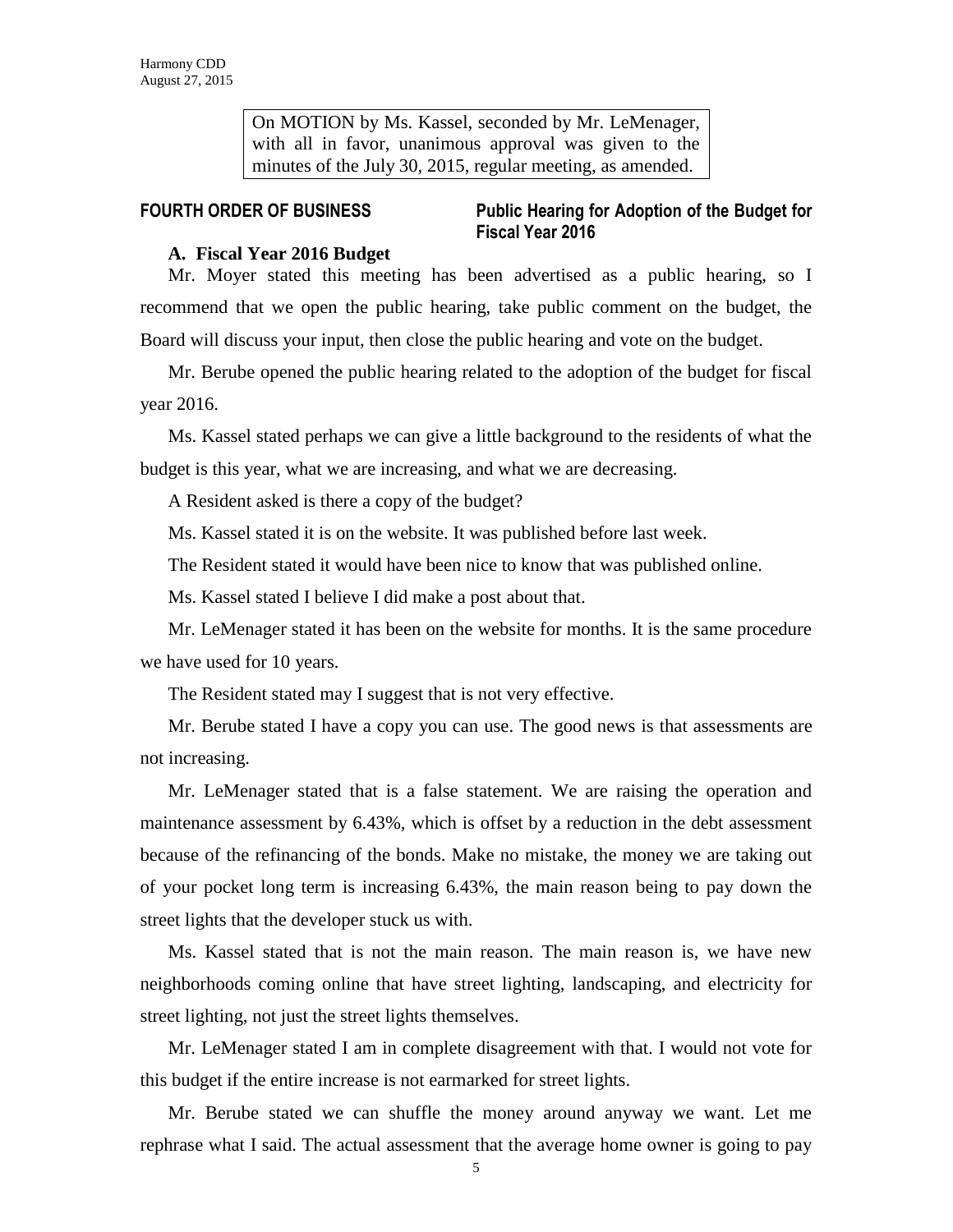this year is going to be identical to what they paid last year. Some people have already paid off their long-term bond obligation, and those residents who paid that off will see a shifting in their responsibility. The majority of people have not paid off their debt assessment, so for them, the assessments will be the same as last year. We shifted money around in the budget, and we are paying off a huge street light obligation. In fact, we just wrote a check for \$511,000. We avoided \$161,000 in additional costs last year by writing a check to buy down the street lights in neighborhood H-1. This Board decided to tell the developer that we are not buying street lights anymore. They are buying the street lights in neighborhoods F and H-2. We will not spend any more money on street lights, and we are going to pay down all of these leases. That buy down we just did for \$511,000 will save us about \$170,000 over the first term of that contract.

Mr. Moyer stated it will save about \$7,400 per month.

Mr. Berube stated we are going to continue to expend all the money that we save on that initial contract toward buying them all out. The ultimate goal is, we had a \$3 million obligation, and we are going to spend \$2 million to erase a \$3 million obligation. Depending on when we get it all done, we will save about \$1 million.

Mr. LeMenager stated then the objective is to lower the operation and maintenance assessment.

Mr. Berube stated that is correct.

Ms. Kassel stated that will be difficult because we do have neighborhoods coming online with new landscaping, irrigation, and electricity. We are probably going to need to increase our staff to take care of things, so we will have increasing costs for those reasons.

Mr. Berube stated the long-term outlook is that assessments should not rise in any substantial number where people will get hammered like what is going on in St. Cloud right now. The long-term cash flow of this District is very strong and solid. We spend every dollar of your money as if it was ours. There is nothing on the horizon that says we are in trouble.

A Resident stated I had a question a couple months ago about the paving in the alleys. I am asking if that is in the current budget.

Mr. Berube stated yes, the paving of the alleys is not a budgeted line item because it comes out of reserves. We have money in reserves for alley paving.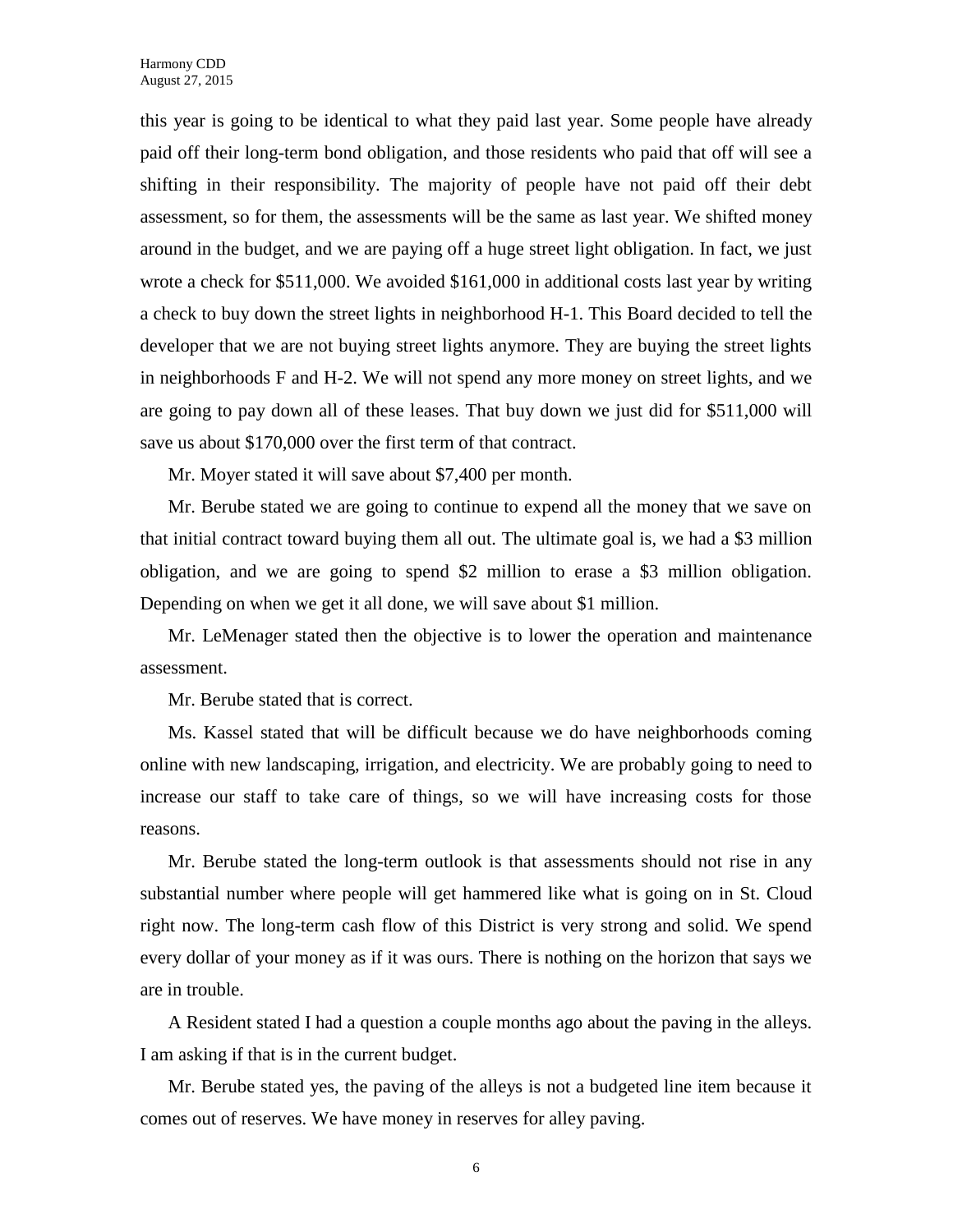Mr. Walls stated we budgeted \$60,000.

Mr. Berube stated we set aside \$60,000 for fiscal year 2016, which I think will be devoted to the Green neighborhood. I think those seem to be the worst alleys at this point. Alley paving is an ongoing process.

A Resident asked if assessments were to increase, is there a maximum amount?

Mr. Berube stated no. Each 1% that your assessments increase equates to about \$44,000 in the budget. If it increases 3%, it will be about \$125,000. To the average home owner, a 3% increase is \$90 per year since the average assessment is about \$3,000. So 1% is \$30. We attempt to hold it all down. We shifted money and we refinanced the bonds. We are eliminating street light costs. We are buying out the long-term capital costs on the street light leases that we already have. The low-hanging fruit has already been picked, so now we get into the tougher items. We watch every dollar.

### **B. Consideration of Resolution 2015-08 Adopting the Budget for Fiscal Year 2016**

Mr. Moyer read Resolution 2015-08 into the record by title.

 Mr. Walls made a MOTION to approve Resolution 2015- 08 adopting the budget for fiscal year 2016. Ms. Kassel seconded the motion.

Mr. Qualls stated I want everyone to be sure they understand what the numbers are. The manager does not fill them in the resolution because until the budget is approved, you do not know. I want to be sure everyone is comfortable with the numbers in the blanks when you approve the resolutions.

Mr. Berube stated yes.

On VOICE VOTE, with all in favor, unanimous approval was given to Resolution 2015-08 adopting the budget for fiscal year 2016.

# **C. Consideration of Resolution 2015-09 Imposing and Levying the Assessments for Fiscal Year 2016**

Mr. Moyer read Resolution 2015-09 into the record by title.

Mr. Moyer stated this is the document that will accompany the electronic roll that we send to the property appraiser and tax collector so we can merge this onto the real estate tax bills.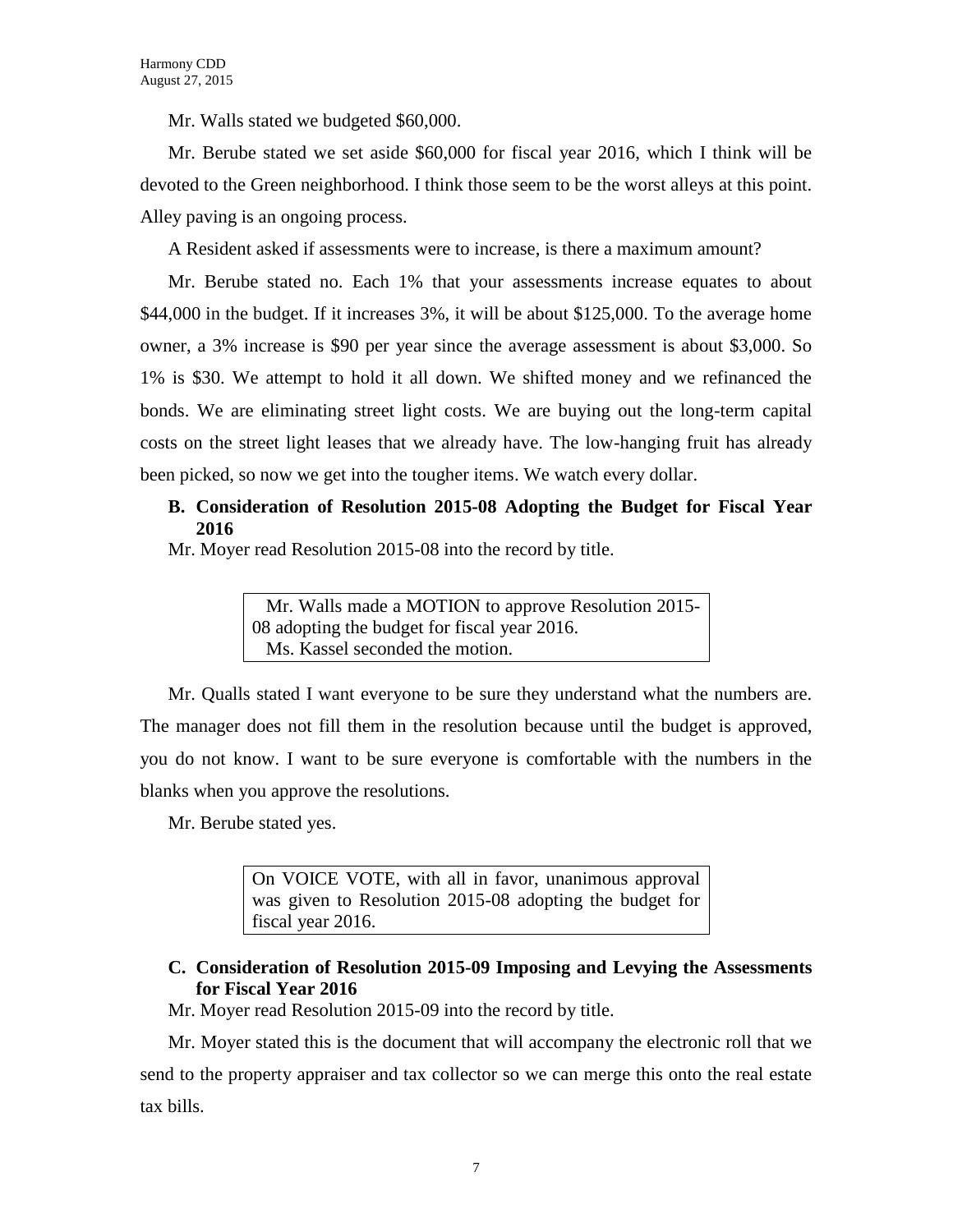On MOTION by Mr. LeMenager, seconded by Mr. Walls, with all in favor, unanimous approval was given to Resolution 2015-09 imposing and levying the assessments for fiscal year 2016.

#### **FIFTH ORDER OF BUSINESS Subcontractor Reports**

#### **A. Aquatic Weed Control - Bio-Tech Consulting Monthly Highlight Report**

The monthly highlight maintenance report is contained in the agenda package and is available for public review in the District Office during normal business hours.

Ms. Kassel stated I contacted a resident, Ms. Jennifer Dwyer, who had submitted a report to us last month. She apparently had some family illness. I reached out to her several times, and she finally wrote back to me today. She was unable to come up with the specifications for the Reedy Creek Improvement District (RCID) pond management RFP, but perhaps with further reaching out to her colleagues, I can get a copy of that. I was able to get some RCID comprehensive plans regarding a conservation easement and stormwater management, which I am happy to share with everyone. They are not really specifications.

Mr. Berube stated we can give this to Mr. Moyer to scan and send to all of us. Is it more boiler plate than anything?

Ms. Kassel stated it really does not particularly address what the specifications need to be to go out for an RFP. We are still looking at that.

Mr. Berube stated this is their overview of what they do.

Ms. Kassel stated this is part of their plan, goals, objectives, and policies. In this case, it is their objectives around stormwater management, and the objectives are not the specifications. They have objectives around conservation, as well, which are also not specifications. If we can get a copy of the Celebration CDD specifications for their pond management, we can look at that. I will continue to see if I can get a copy of the RCID specifications.

Mr. LeMenager stated for anyone who is not familiar, RCID is Disney.

Ms. Kassel stated it is Lake Buena Vista.

Mr. Berube stated RCID is a special District that is wholly run by Disney. It is the biggest special District in the State, I believe.

Mr. LeMenager stated we figured we would copy from the best.

Mr. Berube stated Disney probably has good ideas about how to manage ponds, if we can get into whatever their plan is. What we have been doing sometimes works and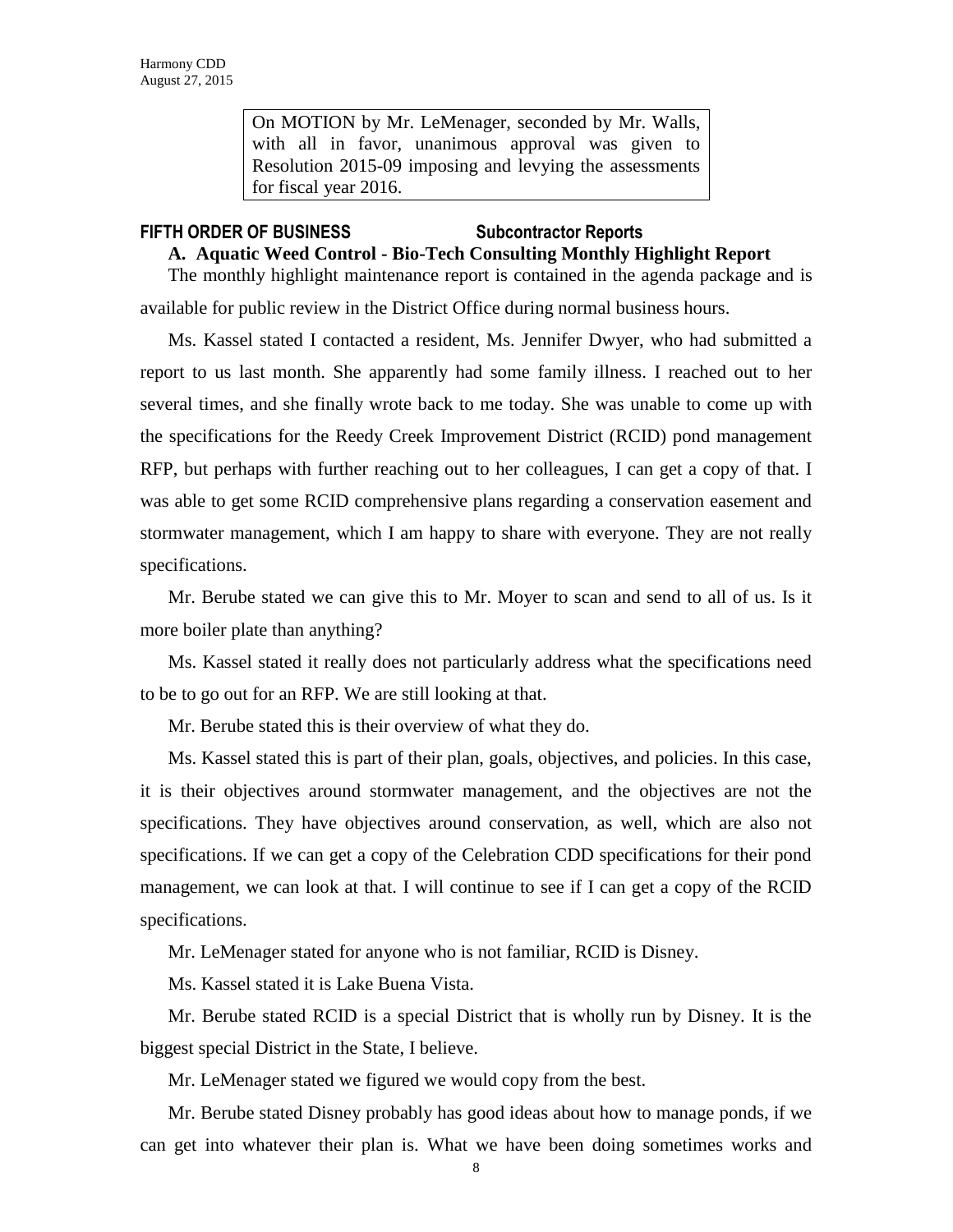sometimes does not. We are trying to make sure the ponds are doing what they need to and hopefully look good at the same time. It is a tough balance.

Ms. Kassel stated I reached out to the gentleman in Winter Park, and he has not gotten back with me. I will try him again.

Mr. Berube asked you had a good feeling from Ms. Dwyer?

Ms. Kassel stated yes.

Mr. Berube stated she is just busy.

Ms. Kassel stated she said she was, but because of whatever that I do not recall from her email, she felt each pond should have a different management plan. But we have 36 ponds, so that will not be necessarily helpful for creating an RFP. I let her know that. I asked for her thoughts, and I am waiting to hear back.

Mr. Berube stated I think if we look carefully at all the ponds, there are about five different types of ponds in the way they look and the way they need to be maintained. I think we can probably narrow it down, but we can into that further. We will continue with Bio-Tech for the near future and let them continue what they are doing until we get out of our paralysis in what we are doing with the ponds.

#### **B. Landscaping - Davey Tree Monthly Highlight Report**

The monthly landscape maintenance report is contained in the agenda package and is available for public review in the District Office during normal business hours.

Mr. Berube stated Mr. Garth Rinard was not able to be here tonight. We had a conversation this week. He is preparing a couple different proposals for tree trimming, both the interior streets and the main boulevards. That will be coming along probably next month. We need to consider doing their RFP sometime after the beginning of the fiscal year.

Mr. LeMenager asked can we not just do a renewal?

Mr. Qualls stated I think you have reached the end of the contract term.

Mr. LeMenager asked can you figure out a way we can do a renewal?

Mr. Qualls stated yes, potentially.

Mr. LeMenager stated I think we would all appreciate that.

Mr. Berube stated I asked him for a four-year flat renewal.

Mr. LeMenager stated I think Mr. Qualls is aware that there is no desire on the part of this Board to change our landscape company. We might have the occasional instance where we crack the whip at them, but overall, we are extremely pleased with Davey Tree.

9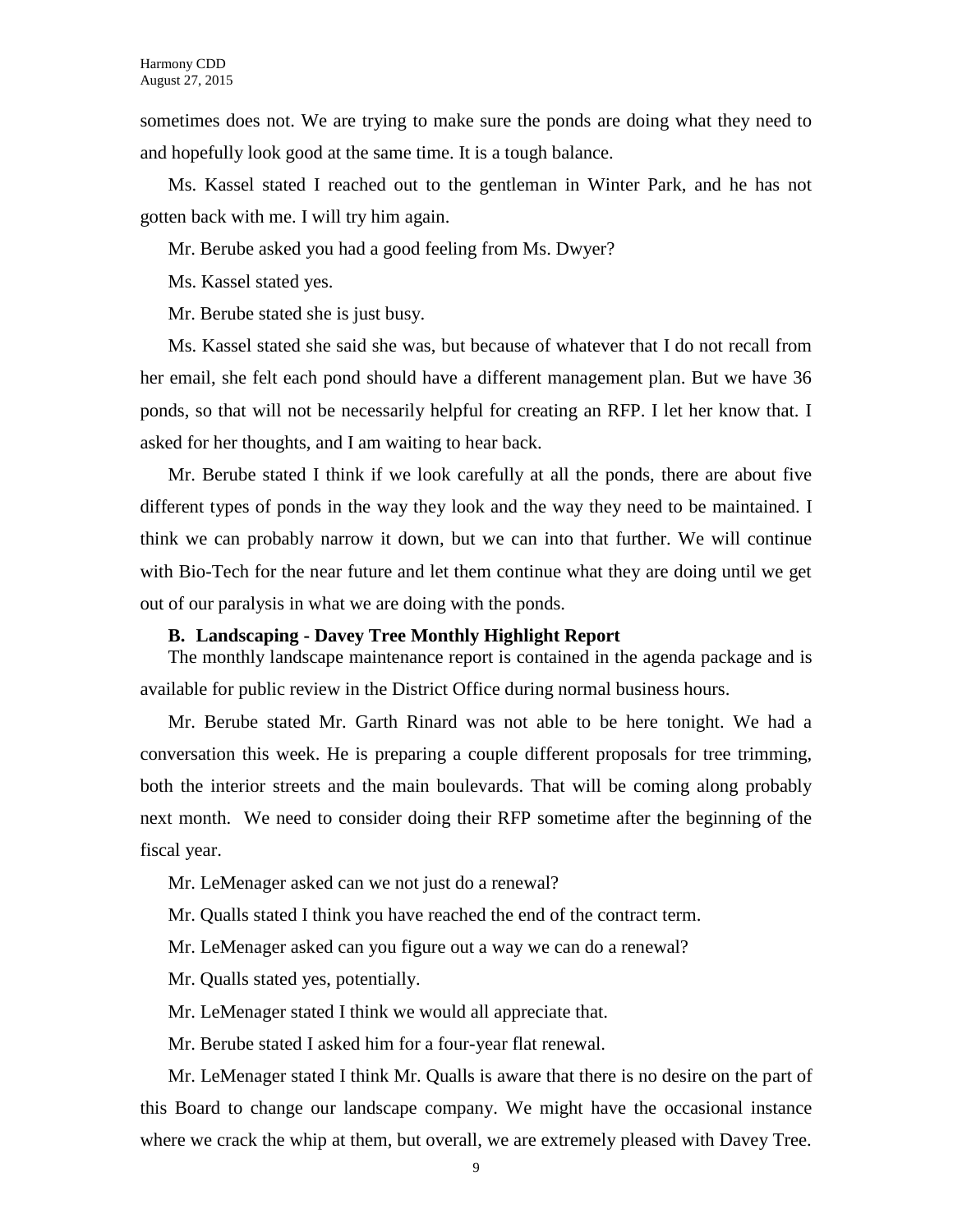If we do not have to spend \$20,000 or \$30,000 to go through an RFP, that is certainly the will of this Board.

Mr. Berube stated to that point, there have been certain deficiencies and a little slacking off over the past couple months.

Mr. LeMenager stated no one is perfect, but when there is a problem, they have the resources to get it fixed.

Mr. Berube stated yes. Mr. van der Snel and I have been pointing out some of these deficiencies to them, and the response has been immediate. Like everything else, they get blinded by certain things that we notice. But whenever you say something to them, something happens quickly. To Mr. LeMenager's point, I have no intention of switching away from them.

#### **SIXTH ORDER OF BUSINESS Developer's Report**

Mr. Berube stated one thing that I have been discussing with Mr. Bob Glantz, where Mr. Boyd can probably provide some input, is a request made to Mr. Qualls to accept the deeds of dedication for neighborhoods F and H-2, Cherry Hill and Hawthorne. I rebuffed those because there is a flooding issue going on in the Cherry Hill neighborhood now, and I have pictures as evidence. There are five storm drains here, four of which are in the new landscaped buffer they put in. One is over to the right in another drainage ditch. All of those storm drains are now surrounded by the silt fence, and they have plastic covers over the storm drains, as well as sand bags holding them down. When the water level comes up, the water out of the pond backs up into the storm drains and floods the ditches. That is the only thing I can see going on there now. If you look at that landscaped buffer ditch right now, the third one back is under a foot of water. That ditch is always flooded. The new landscaping in there is turning brown, especially the pine trees, because they have wet feet all the time. The one on the right is typically always flooded. I have no idea why it is always flooded, but I do know that when it rains, they do not drain. It looks like the pond backs up into the drain. I have told the developer that I am not willing to take on that responsibility until the flooding issue is solved. Mr. Qualls has been involved with all the emails back and forth. To date, there has been no response from the developer other than they wanted to give all that to us as of August 31, and I said no. It has to be fixed. I see similar drainage problems taking place in Hawthorne, as well. Even if we fix the drainage problems, much of the landscaping in that buffer zone is going to die, because it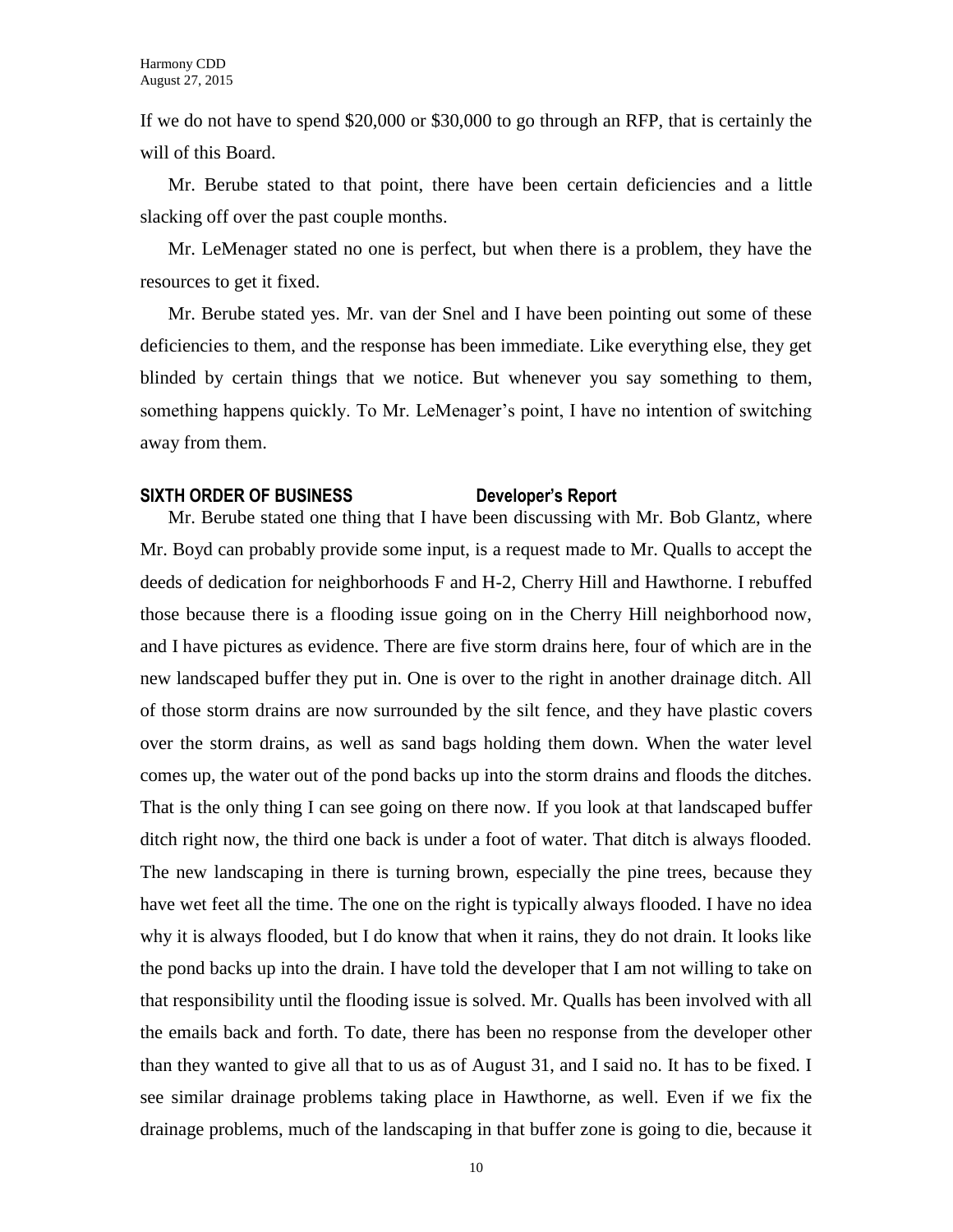already is. Then there is going to be a contest between REW and Davey over who killed it. Until all of this is settled and the landscaping looks good, I do not want it. It is bad enough that they already tied onto our water meters to water their stuff and did not say much about it. We have been paying for the water for three or four months, and I am not happy about that. But that is minor compared to this problem.

Mr. Boyd stated I am not aware of anything in Hawthorne that is a problem. If you will point it out, then I will take a look at it.

Mr. Berube stated along U.S. Hwy 192, there is a small ditch along the front, right inside the fence line. There appear to be drains in there that are marked by half-round metal covers with slots in them. They are currently covered with the landscape fabric to keep debris from going in.

Mr. Boyd stated I will take a look at that.

Mr. Berube stated those are not draining, but it might be since the landscape fabric is over them. That ditch was flooded this morning.

Mr. Boyd stated that is a big part of it. These ditches are part of the conveyance system to take water to the lakes. I have not seen those, so I will take a look at them. In neighborhood F, a combination of factors has been causing the problem there. One relates to a conversation we had last month regarding the outfalls from the ponds that are still not working as efficiently as they should be. Right now, the Lakeshore pond is about two feet above normal water level. We are still working to get that cleared and flowing better.

Mr. Berube asked how are they not working efficiently? Water is steadily coming out, and when it rains a lot, water comes up through the grate over the top.

Mr. Boyd stated about 6 to 12 inches below the grate are the holes in the side of the box. The flow path through the wetlands allows that to flow through to the lake, which is the challenge. The way the ponds work is, the pond is supposed to hold a certain amount of water which is to treat the water before it gets to Buck Lake. Once it has held that volume, it flows out of the top of the box and goes straight to the lake. The distance between the top of the box and the bottom of the three-inch hole on the side of the box is the recovery, the amount of water that is being treated. That orifice allows water to come down very slowly so that as it is discharged over time, the water in the pond cleans itself and you have clean water being discharged. There is another box to the east that is flowing through there, but that one box is flowing slower than it should be. On top of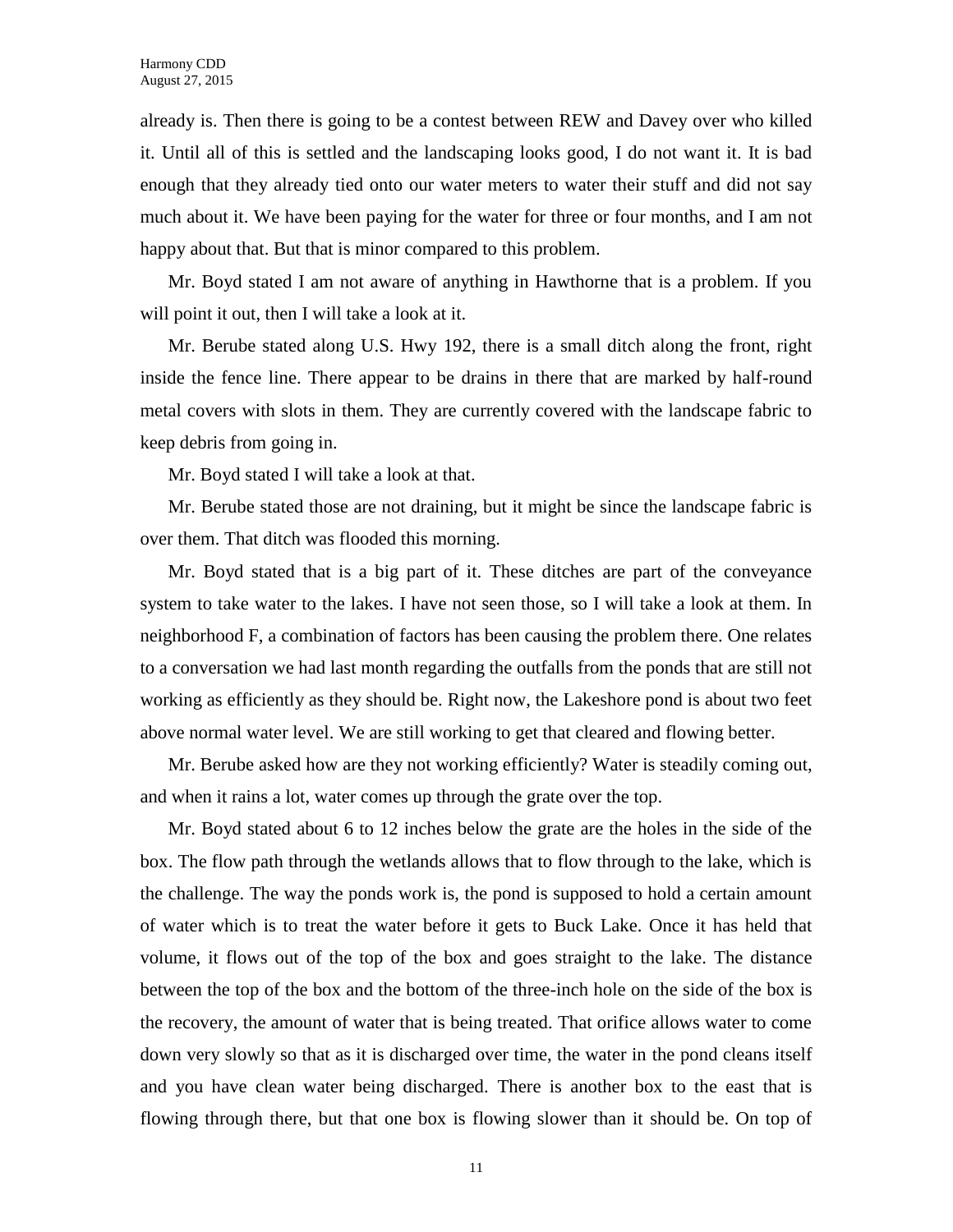that, they have had trouble recovering because it looks like you continue to get pretty hard rains, substantial rains fairly frequently. It may not be every day but every other day. The ponds are higher than they normally would be right now. The other part of that is the washouts that are starting to occur. Construction was taking place before that had established. When we get through this establishment period and take the filter fabric out, then I think you will see those conditions improve. I am still looking at them. If we need to do something physical beyond that point, then we will talk about it.

Mr. Walls asked if we have a rain event or a hurricane next week, what kind of issues will we be having with that pond since it is already high?

Mr. Boyd stated the outfalls are sized to handle that much rain. The pond is high, but as the large rain event comes into the streets and gets into the ponds, the capacity of that inlet to pass that water through the top of that grate and out into the lake is still sufficient. You will still see the lake levels rise. If we were to get a six-inch to eight-inch rainfall event over the weekend from a hurricane, you will see the ponds max out, but the streets should stay dry.

Mr. Walls asked what is your opinion as to the cause of that outfall draining slowly?

Mr. Boyd stated it is growth over time of the vegetative floor of the wetland.

Mr. Berube stated when you look at it, the water is coming out the grate on the top, and it is running out and looks like a river.

Mr. Walls stated I have seen it. So plant growth is backing it up?

Mr. Boyd stated yes, and it is out in the wetland where we have very limited opportunities to clear cut. We will have to dig a very small trench through the wetland itself to clean that out. I am looking at another alternative, which would be to approach SFWMD about moving the recovery for the one box that is having trouble to the one box that flows freely.

Mr. Berube stated you are trying to get the pond to drain faster after a rain event.

Mr. Boyd stated as fast as it can without violating State water quality.

Mr. Berube stated so all these ditches can drain into that pond. What happens is when the pond comes up, these come up. It is going the wrong way. We are holding off to accept all this. Mr. Boyd must be working with the developer on this.

Mr. Boyd stated the developer is aware of the concern, and we are in conversations about it.

12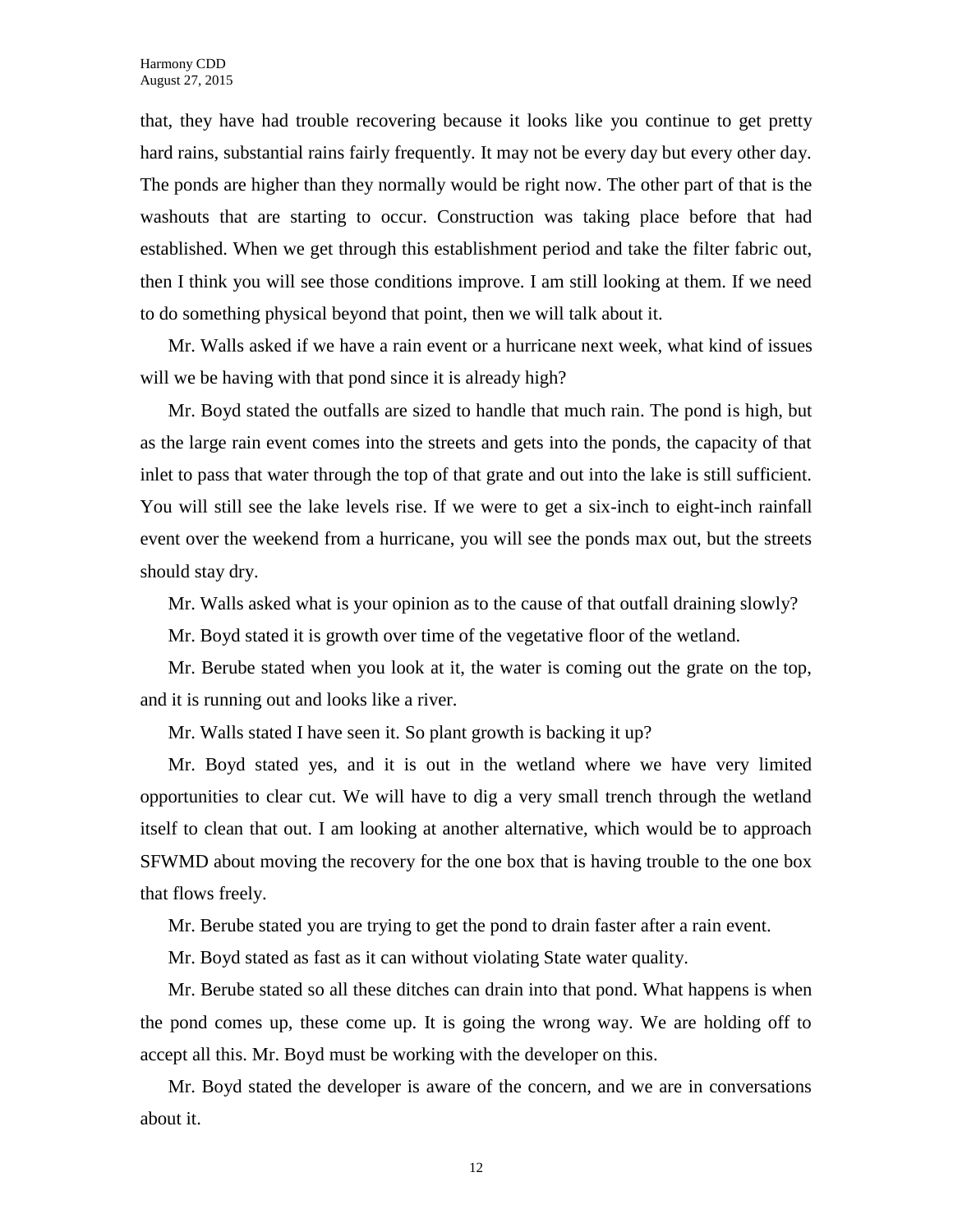Mr. Berube asked could it be three months?

Mr. Boyd stated I cannot say.

Mr. Berube asked do you agree that they should not be flooded the way they are and that they are not working properly?

Mr. Boyd stated I would call them wet bottom but not flooded. I looked at them twice today. They are soggy, but they are not flooded.

Mr. Berube stated in the third one over here, there is a foot of water.

Mr. Walls stated once it is working properly, the water will flow into these ditches. We will be taking all this landscaping that has been put there, and people will be upset when it dies. They will want us to replace it over and over again. That needs to be figured out as well, in terms of if it really works there.

Mr. LeMenager stated that is when we just say no.

Mr. Berube stated that is what I said.

Mr. Boyd stated once it is established, I do not think you will see any standing water in those. We are trying to get it established.

Mr. Walls stated that will happen over time.

Ms. Kassel stated it is not just standing water in the drainage ditch but the standing water in the ditch between the Cherry Hill neighborhood and the gas pipeline.

Mr. Berube stated yes. The landscaped buffer is really flooded now.

Ms. Kassel stated it is not just the outflow.

Mr. Berube stated no.

Ms. Kassel stated it is that ditch.

Mr. Berube stated when you look at all the drainage grates that are surrounded by the silt fence, they all have some sort of material over the top.

Mr. Boyd stated they still have the erosion fabric on the top of them.

Mr. Berube stated in some cases, sand is holding down other material. It looks to me like they do not want the water coming back up.

Mr. Boyd stated it is not holding the water coming out. It is a silt fabric to keep dirty water from going in.

Mr. Berube stated we might have a slight disagreement on that, but whatever the case, it is flooded. We are putting a hold on accepting these lands until we feel secure.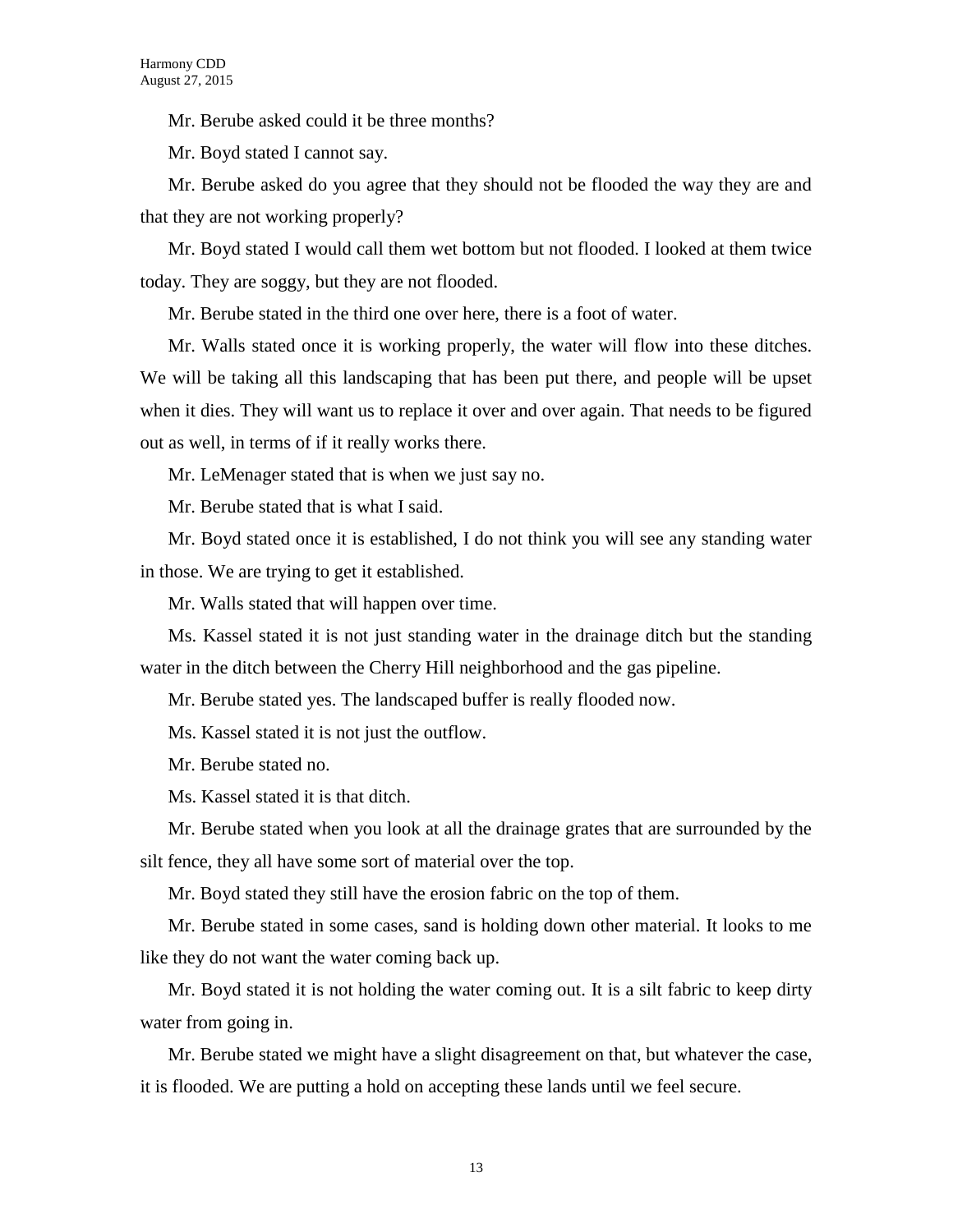Ms. Kassel stated that whole drainage ditch that was planted by the developer with all this buffer zone plant material is underwater. There are pine trees sitting with wet feet, and they cannot tolerate that. There will be dead plant material.

Mr. Boyd stated I understand.

# **SEVENTH ORDER OF BUSINESS Staff Reports**

#### **A. Engineer**

Mr. Boyd stated I distributed the gas easement agreement that was executed for the work that was done. Any of the landscaping that will be proposed by the District for an enhancement program for that easement would require a new agreement with the gas company for anything that is in the easement. If you are doing anything on the CDD tract between the curb and the easement, you do not need an agreement. But if you are doing anything in the easement itself, you will need an easement with the gas company. They are getting much more particular over the last several years.

Mr. Berube stated there is a 75-foot-wide easement. The width of land that we are talking about for the gas pipeline, as we know it, is a 75-foot strip of land that runs all along Butterfly Drive. Are you saying there are two or more parts to that easement?

Mr. Boyd stated no. The easement is the easement, but there is a narrow strip between the curb and the boundary of that easement that is CDD land.

Mr. Berube asked about how wide?

Mr. Boyd stated it varies, and I do not have the dimensions with me tonight. It ranges from 6 to 12 feet depending on where you stand.

Mr. Berube stated it is an average of 10 feet from the curb. Does the same boundary apply at the other side of the easement against the landscape buffer that the developer just filled in?

Mr. Boyd stated it originally did but it was replatted. So there is a clean boundary between neighborhood F and the gas easement on the north side now. The reason that buffer was planted north of the easement is because of those restrictions the gas company has on the easement. As you can imagine, the developer would probably like the lots all the way up to the easement. The landscape buffer is north of the easement because of the restrictions in the easement.

Mr. Berube asked what can we do and what can we not do on top of the pipeline easement?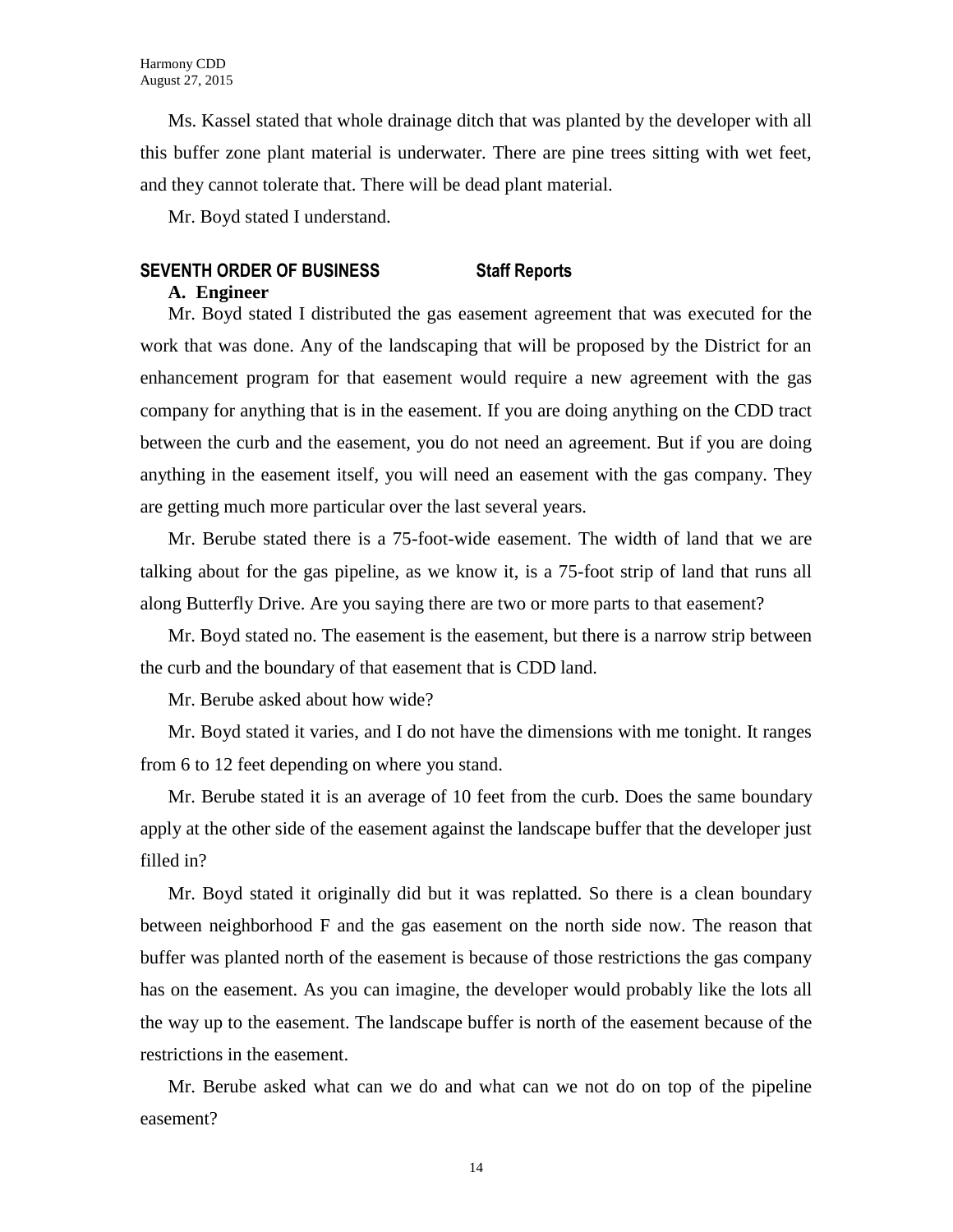Mr. Boyd stated not very much on top of the pipeline.

Ms. Kassel stated in the easement, much of that plan that was sent might be possible.

Mr. Boyd stated it looks like most of the improvements could be squeezed into that tract between the easement and be put on CDD property.

Mr. Berube stated be specific about "not very much." Can we plant a tree?

Mr. Boyd stated trees are not allowed.

Ms. Kassel stated trees are not allowed on the pipeline easement.

Mr. Boyd stated there is an exhibit A to the agreement, number 22, page 6.

Ms. Kassel stated "consent for landscaping has been granted. Owner shall not plant shrubs on the easement area which are classified as deep-rooted or projected to exceed an eventual growth height of four feet. Shrubs shall be planted so that no part of its ultimate growth shall be ten feet to the pipeline facilities. No trees shall be planted on the easement." The plan that was designed is a design idea at this point. It was drafted and sent to the CDD yesterday. Ms. Nettie Bartel designed it, knowing that there was just this thin strip between the curb and the easement that we could do something with. We would possibly be able to plant trees. Because the sun comes from the south to the north, we would want to put any trees right by the curb and the sidewalk inside of that.

Mr. LeMenager asked why would we plant trees?

A Resident stated for shade.

Mr. Berube stated it is a tree-lined boulevard.

Ms. Kassel stated when you are walking or exercising there, you would have some shade.

Mr. Berube stated that is one of the few streets we have that does not have trees along it, so trees would be a natural addition.

Mr. LeMenager stated we can certainly plant trees in there. Is that the grand experiment on the winding path?

Mr. Berube stated no, we are talking about on this side along the gas pipeline.

Ms. Kassel stated on the north side of Butterfly Drive.

Mr. LeMenager stated I understand. The request for shade is because they do not have their own trees.

Ms. Kassel stated no, we are talking immediately next to the gas pipeline.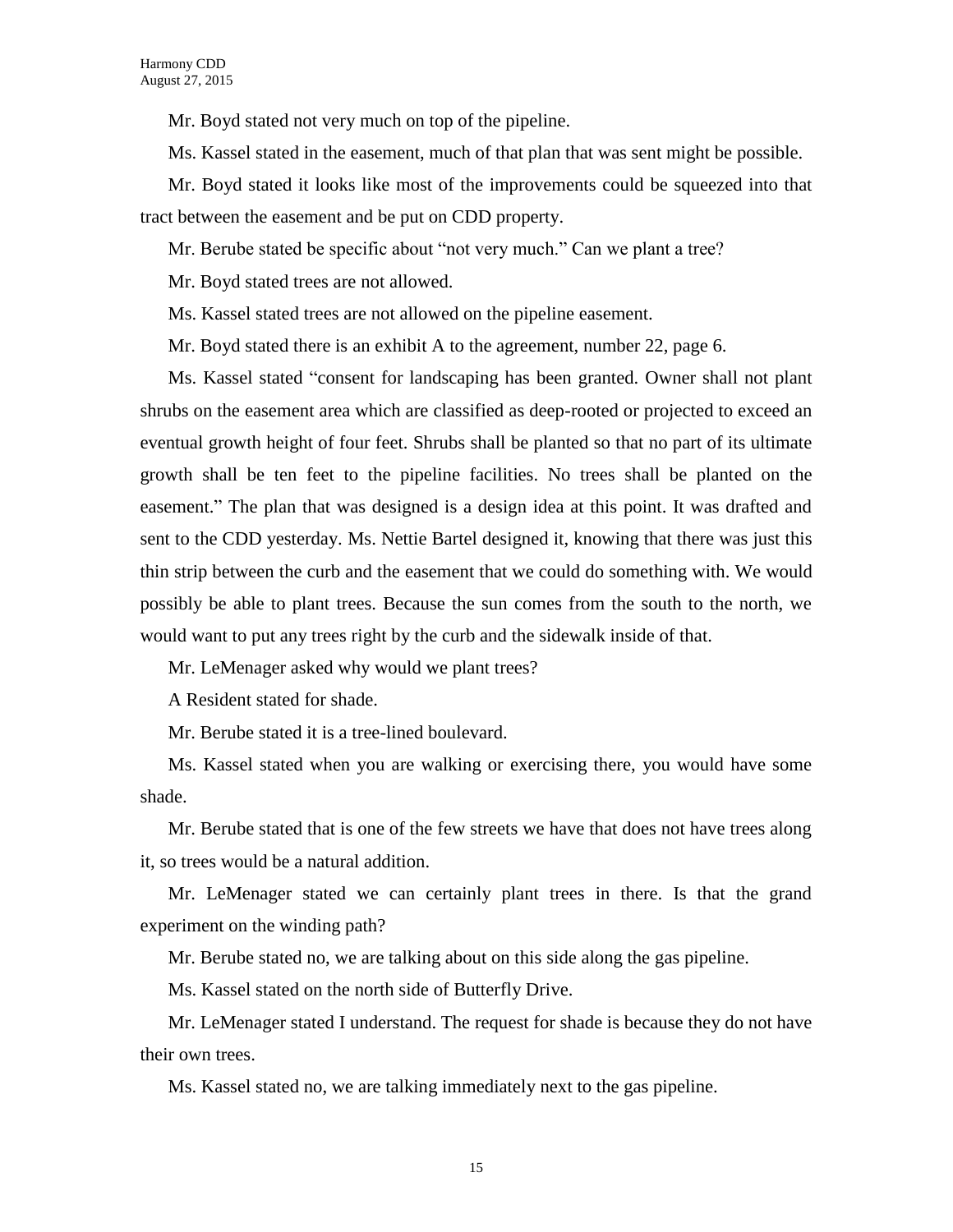Mr. Berube stated it is right along Butterfly Drive. Part of this proposal is to have outdoor play equipment. The trees will happen and they are not a problem.

Mr. Boyd stated I highly doubt they will agree to that.

Mr. Walls stated the other problem you have is, if you walk down the strip that the CDD owns, it is not level land. It is sloped for drainage. We cannot put much on that land.

Mr. LeMenager stated the point I was making is correct. This is the little street with the wavy sidewalk.

Mr. Berube stated where it has xeriscaping.

A Resident stated the sidewalk goes in front of the houses, and they have no trees.

Mr. LeMenager stated I understand, but if your goal is shade, then just plant trees in front of your houses like the rest of us did.

Ms. Kassel stated because they are on the other side of the street.

Mr. Berube stated they already have trees.

The Resident stated but they are not big enough to shade the other side of the street if you are putting a walkway there for people to have a pleasant walk down a long, narrow sidewalk.

Ms. Kassel stated we need to put trees here in order to be able to walk under them on the sidewalk.

The Resident stated just like down on Cat Brier.

Mr. Berube stated let us go back to the easement. What constitutes a violation of our agreement? If a piece of exercise equipment is lightly mounted to the ground to keep it from falling over, that is not really a permanent structure.

Mr. Boyd stated this agreement was specific to the construction of a proposed neighborhood after Cherry Hill. Anything that is done in the easement that was not part of the plans or part of this easement requires a different agreement.

Mr. Berube asked do you prepare such an agreement?

Mr. Boyd stated no, we send the plans to the gas company. They prepare the agreement, and then we review it. At that point, we would engage in negotiation with them to the extent they are willing to negotiate.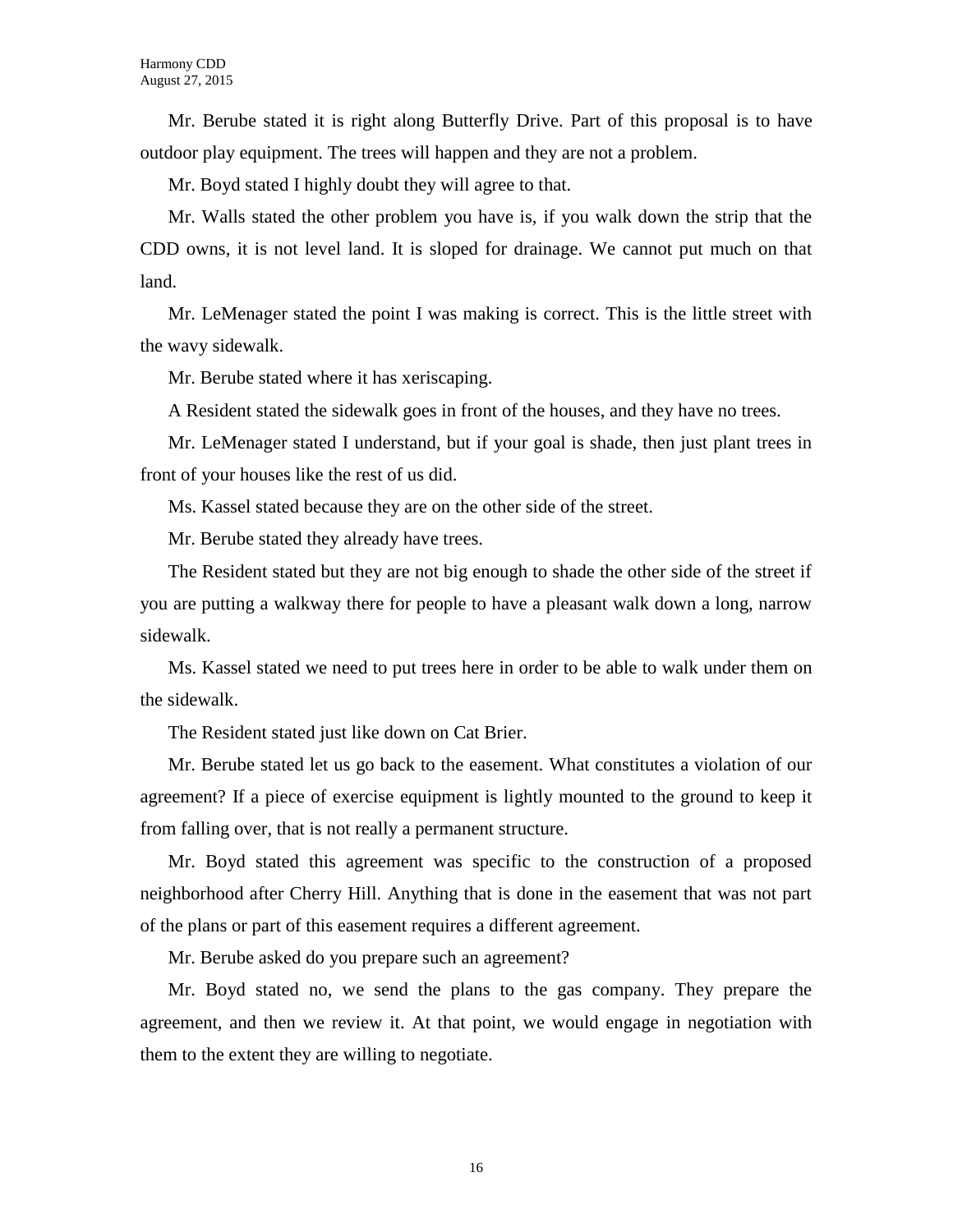Mr. Berube stated to be clear, the first question we need answered is how wide the area is that we own. Mr. Boyd can provide that once we get the plat, but we think it is around 10 feet.

Mr. Boyd stated it is wider in some locations than in others.

Ms. Kassel stated provide that to me as soon as possible so I can get it to Ms. Bartel.

Mr. Berube asked is there anything else in this besides what we have just discussed?

Mr. Boyd stated the agreement I distributed is the form of their new agreements.

Mr. Berube stated so the sum total is that we have to stay off the pipeline.

Mr. Boyd stated yes.

Mr. Farnsworth asked can we get something closer to an original of some of these drawings so we can get the actual dimensions?

Mr. Boyd stated yes.

A Resident asked what would happen if we built something, like an exercise machine, to skirt around the issue, and a kid fell and got hurt? Would we be liable?

Mr. Boyd stated the CDD owns the land.

The Resident stated the argument could be made that it should not have been put there to begin with.

Mr. Berube stated that is why we ask the questions in advance. That is why I want to know what we can and cannot do. Our attorney attends our meetings and keeps us from doing dumb things.

Mr. LeMenager stated the fact of the matter is, there is an incredible volume of natural gas flowing underneath that. I am not sure we should be developing it all that much.

Ms. Kassel stated we are not talking about developing it all that much.

Mr. LeMenager stated you are talking about putting trees, and he is talking about putting a swing on top of it.

Mr. Berube stated that pipeline runs right next to this school, and stuff is built all over the top of the pipeline. There are dog parks on top of it. When people go to the dog park, they are on top of the gas pipeline every day.

Mr. LeMenager stated I appreciate that, but these not the kinds of permanent things you want to do.

Mr. Berube stated it is not really permanent.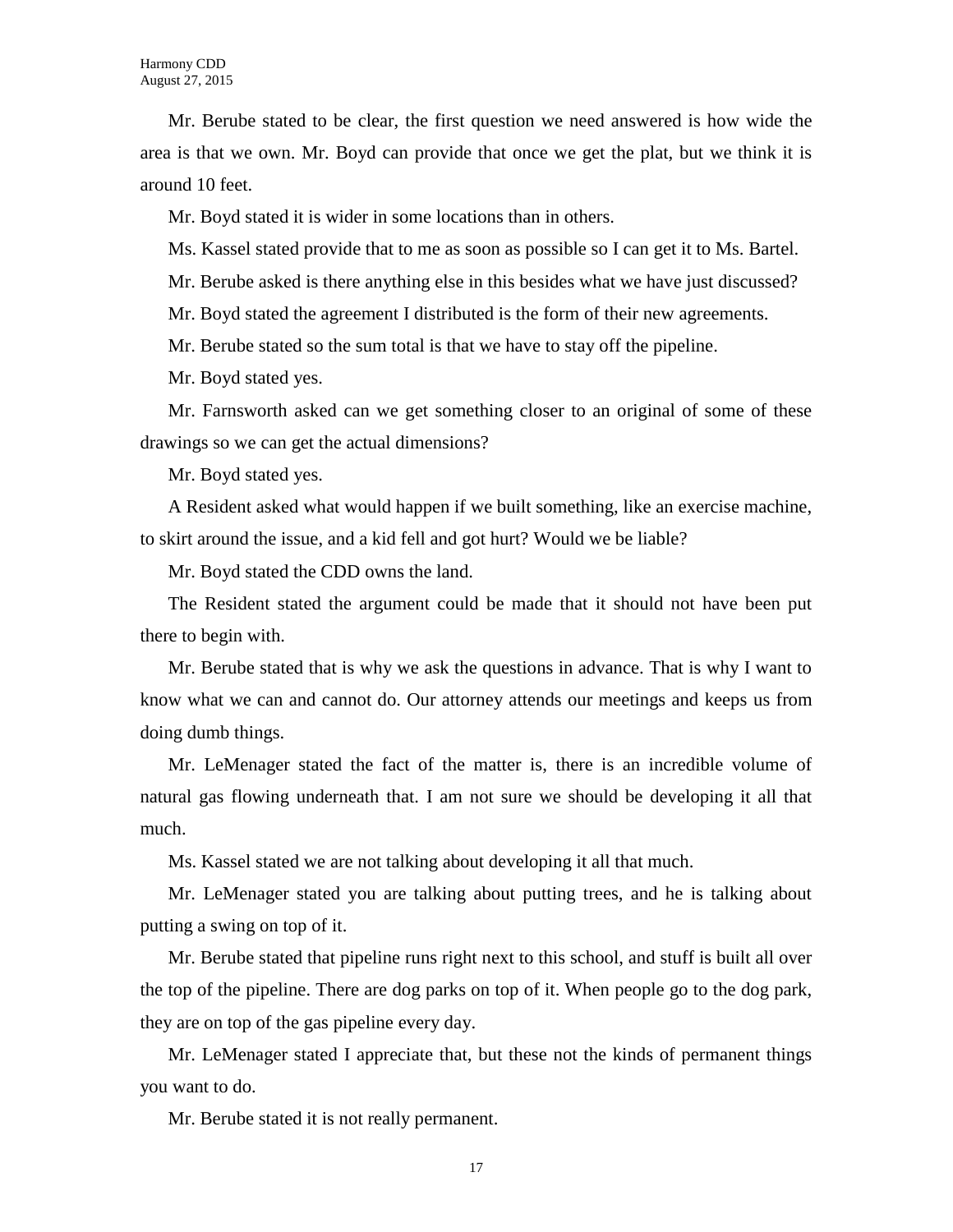Mr. LeMenager stated I am not saying I have made up my mind, but let us be aware what the gas lines are.

A Resident stated years ago, the gas people were replacing the pipes.

Mr. Berube stated it is all brand new.

The Resident stated they said they do it every so often. Obviously, it gets dug up sometimes.

Mr. Berube stated if you remember when they did that, because they are coming through a neighborhood, they did the underground boring. All of the above-ground work ended at the tree line. They dug a tunnel underneath all the way and drug all those welded pipes through the neighborhood to where it exited on the other side of the golf course, so as not to disrupt all of us. When they do these within neighborhoods, they do not tear everything up. I agree with you, but I think at the time, they said it was a 30-year replacement when they put all the pipes in. If we build things on top and they have to go, then so be it.

#### **B. Attorney**

#### **i. OUC Street Light Buy-Out**

Mr. Qualls stated during last month's meeting, I alerted OUC that you wanted to move forward on the buy-out. Yesterday afternoon, we received a contract from OUC, which we reviewed. They had taken our language and cut and pasted it. The contract has been executed and notarized, so you are good to go.

Mr. Berube stated I understand a check has been issued.

Mr. Moyer stated yes, it was sent FedEx for delivery tomorrow.

Mr. Berube stated that buys out contract #1 on the street lights.

#### **ii. Subpoena**

Mr. Qualls stated Mr. van der Snel was subpoenaed due to the alleged trespassing that took place, although the young individual admitted to trespassing. Mr. van der Snel complied with the subpoena and everything is fine with that.

#### **iii. Miscellaneous**

Mr. Qualls stated we double-checked the executed pond maintenance contract, and it is a 30-day termination. With the drainage concerns with the deeds, I contacted the attorney for the developer, and he said they could hold off until these things are resolved.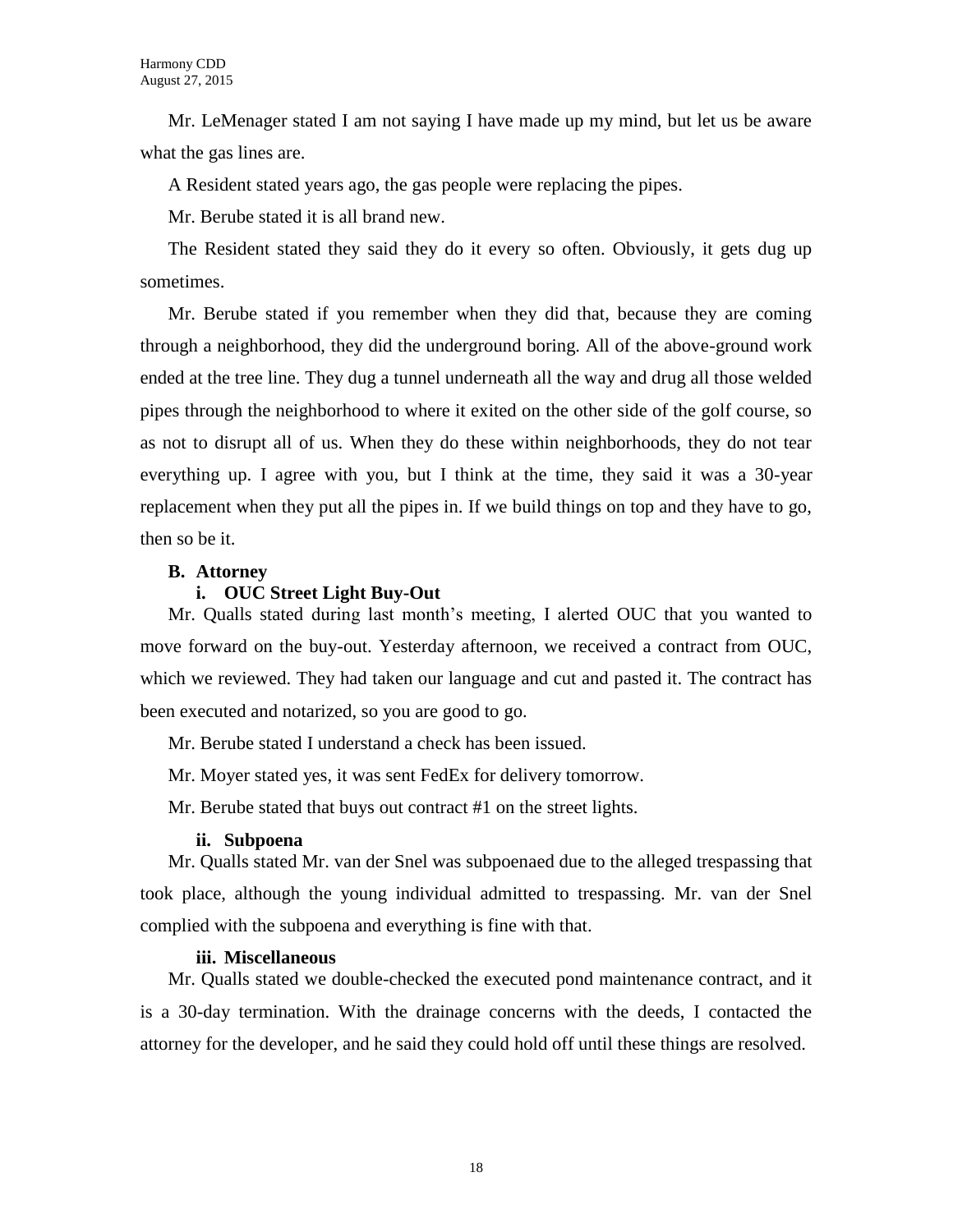#### **C. Field Manager**

#### **i. Dock and Maintenance Activities Report**

The monthly dock and maintenance activities report is contained in the agenda package and is available for public review in the District Office during normal business hours.

#### **ii. Buck Lake Boat Use Report**

The monthly boat report is contained in the agenda package and is available for public review in the District Office during normal business hours.

#### **iii. Miscellaneous**

Mr. Berube stated I know about most of the items in the reports, and Mr. van der Snel and I talk frequently. I think the reports are remarkably detailed. I know residents appreciate the fact that you reply to their concerns on Facebook very quickly. Everything is going along well. To Mr. LeMenager's comment a month or so ago about taking care of the staff, for the next fiscal year, they have all had their salaries increased appropriately. I anticipate we are keeping field services staff happy and staying significantly under budget.

Ms. Kassel stated at the end of the Facebook report, you talked about the two teenage boys and no evidence is available to find out their identity. Why are our cameras not able to do that?

Mr. van der Snel stated this occurred all the way in the back of the main pool. We have two cameras on the pool, but they do not reach all the way in the back. Those are pretty simple cameras. We can put focus cameras on there, but they are \$500 or \$600 each. You can zoom in on HD, but we would need a new recorder for that. Otherwise, it cannot take the picture with all the pixels. We think it was two boys ages 10 and 12, but I cannot go to the parents and say we think their boys vandalized the stairs. I would be upset if someone did that to me. It was too gray. The other thing is, I already ordered new steps three days before that, so they sort of helped us out, but it was not planned. There are black strips on the steps, the kids are peeling them off, and that becomes a safety issue. Now we have PVC-molded steps, so they cannot be peeled off. It did create a situation that I did not anticipate.

Mr. Berube stated if they try it again, the new steps are plastic and will not leave little bits of metal all over the bottom of the pool. These kids literally tore the stainless steel steps apart. That takes some work. Luckily, a resident alerted us to it, but they knew Mr. van der Snel had been called. By the time he got there, the kids were gone.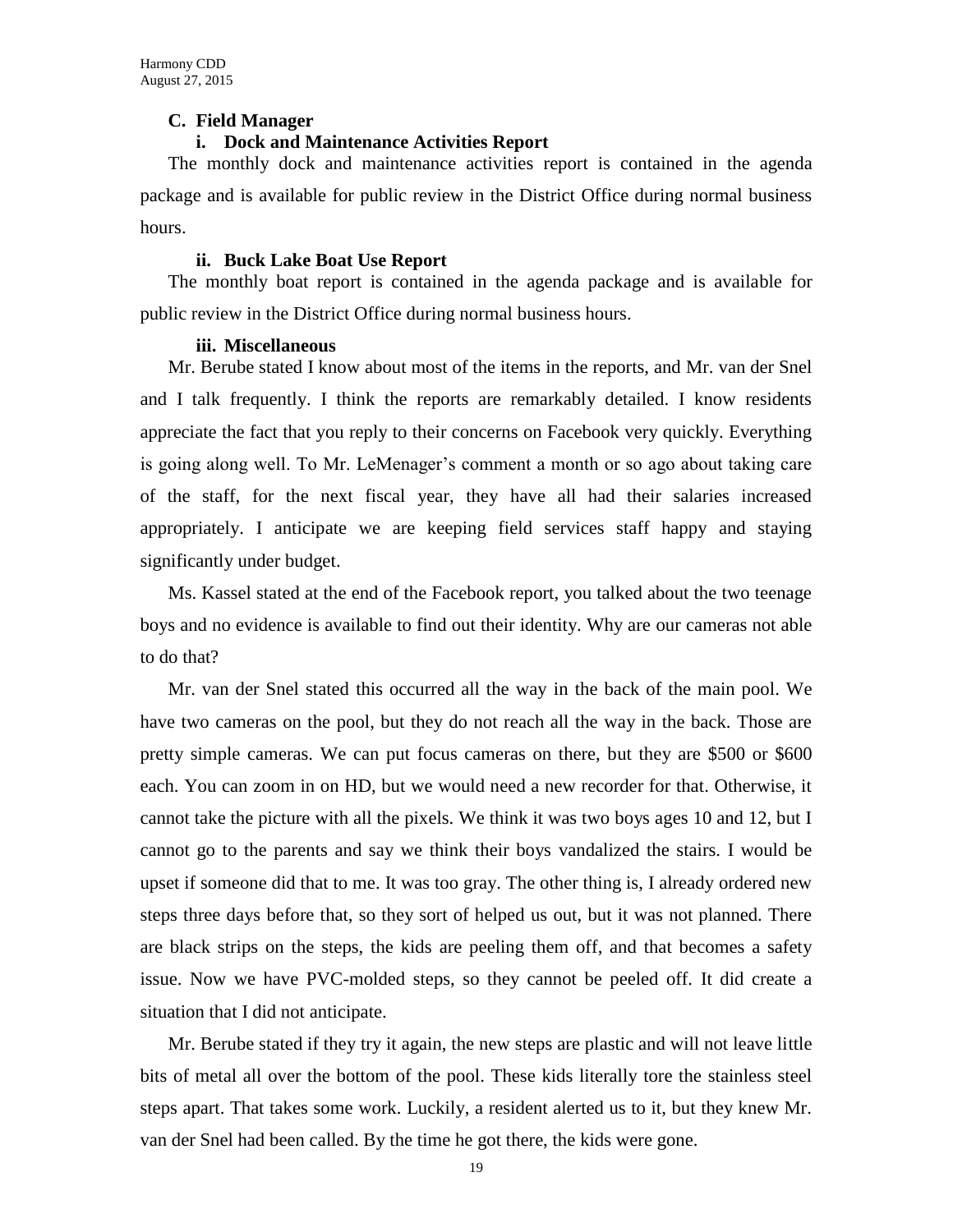Ms. Kassel stated encourage people to use their cameras.

Mr. Berube stated the problem is, they are pictures of juveniles. We had this discussion before about posting a video of someone's kid.

Ms. Kassel stated no, they just send it to Mr. van der Snel.

Mr. Berube stated I understand that, but if you do not know who it is, then we may want to post it publicly asking if anyone knows that kid. We will have kids vandalizing things. Fortunately, it was fairly cheap and we were able to respond and repair it fairly quickly.

Ms. Kassel stated I saw that field services also purchased a number of cameras. What are they for?

Mr. van der Snel stated those are the extra cameras. We only had one. We had wireless cameras, but they did not work because the internet could not take it. I had to send them back to Amazon. I purchased new cameras but sent the other ones back. I did not see a refund scheduled on the invoices, but normally you will see a refund from Amazon.

Ms. Kassel stated I saw one, I believe.

Mr. Berube stated it might be a timing issue.

Ms. Kassel asked where were they for?

Mr. van der Snel stated we wanted a camera on the exit button, so I put a better camera under the back porch at the Swim Club so we can actually see who pushes the exit button and lets people in. It gives us a little more control seeing who actually does that. It was the extra \$70. We purchased two newer cameras, and I kept one wireless camera and sent one back.

Mr. Berube stated in addition, there were some intrusions at night over three nights at around the same time each night. He knew it, but the cameras could not pick it up because it was very dark. A couple motion-activated flood lights were added in front of the cameras. Immediately, when those flood lights went up, the nighttime intrusions stopped.

Mr. van der Snel stated also underneath the porch is a nighttime camera. Mainly the intruders who come in are not from Harmony.

Mr. Berube stated no, they are from outside.

Mr. van der Snel stated all in all, looking back, it did pretty well.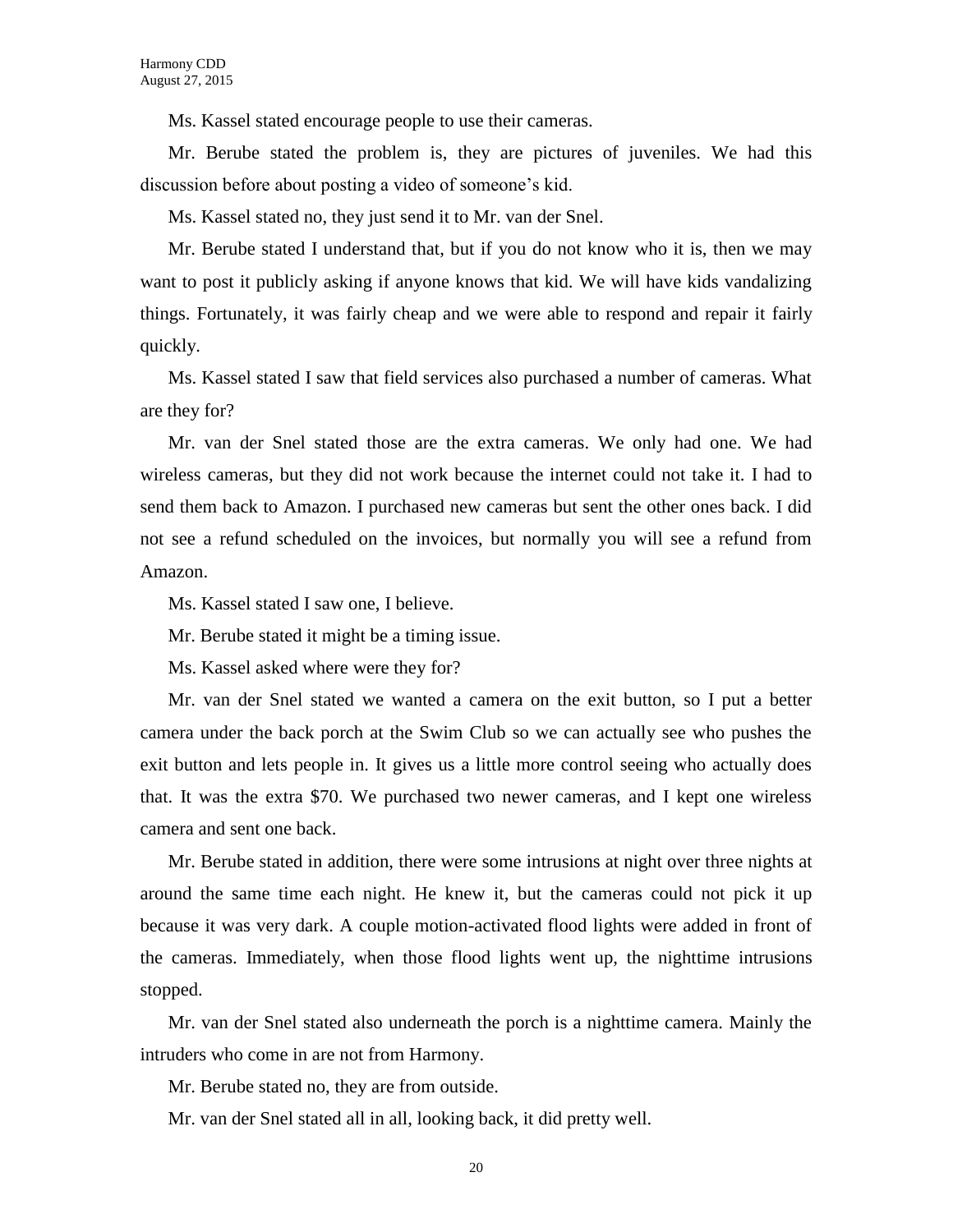Mr. Berube stated what happened was one of the kids goes over the fence at night and pushes the button to let all their friends in. you can see that on the lights going through the gate because it is well lit. Once they are inside, it all went dark and you could not see what was going on. Now, the night-vision cameras motion-detected flood lights were put up. Once they noticed that, no more going through the gate.

Ms. Kassel stated I would suggest we remove the sailboat from the boat reservation report.

Mr. van der Snel stated I can do that.

Mr. Berube stated last month, we discussed the permitting of the dock. We were going to follow the lead of the developer and use Mr. Jay Baker from Bio-Tech. I do not remember who decided to take the responsibility of following up and starting that permitting process for the dock. It was not reflected in the minutes if it was going to be the attorney, the engineer, or the manager.

Mr. Boyd stated the contractor is typically the one who does the permitting.

Mr. Berube stated when we went to expand the dock about two years ago, we went for the whole permit. Harmony Development Company ran into some issue with DEP regarding the permit, and it all stopped. So we cut the new dock in half, and we were able to get a permit to replace what was there but the expansion portion was stymied. Mr. Brock Nicholas was handling it, but he is gone. I asked Mr. Bob Glantz, and he did not know. Mr. Glantz said he called Mr. Baker who handles their water permitting, and he would be happy to start that permitting process again. Harmony Development Company needs to be involved since they are the owner of the lake, and he said to let him know when we were ready and he would pick it up from there. He wanted us to start it. We agreed last month to start this process, but I do not know who took that on.

Mr. Qualls stated my recollection was that it had been tabled.

Mr. Berube stated we said we were not ready to spend the money yet, but when we get down the road with the permit process, I fully expect it will get stymied again for whatever reason. Once it does, then we need to get Harmony Development Company to figure out what is going on.

Mr. Boyd stated it would be the environmental consultant, like Bio-Tech or another firm, that would have the knowledge base to get that in the system. If you were to come to me, as the District's engineer, I would need to hire a private entity to get that done. I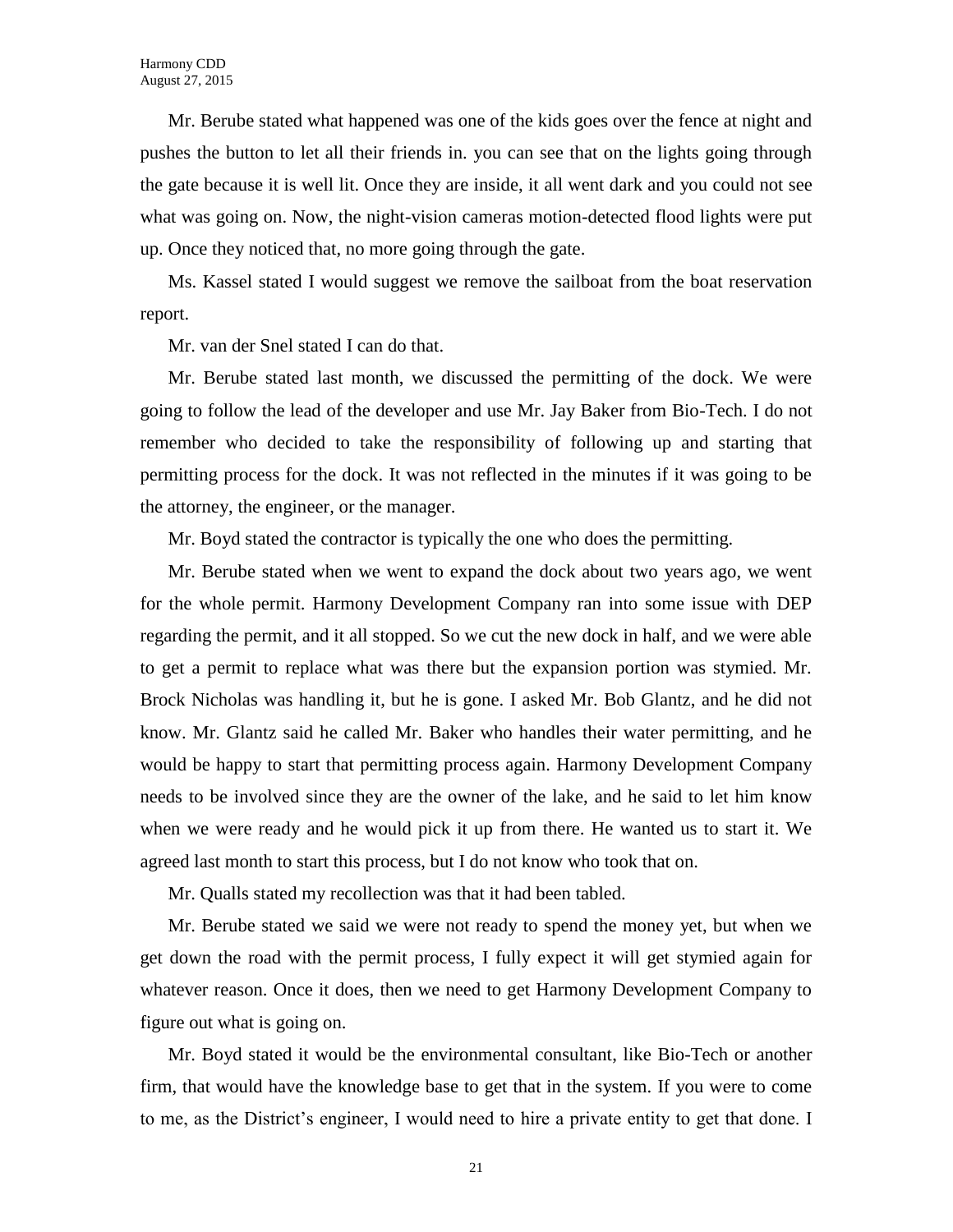would have to engage an environmental firm as a sub-consultant to get that done. There are two ways to do it. You could get proposals that are routed through me, or you could contact an environmental firm directly to do that work. It would need to be done by an environmental firm.

Mr. Berube asked Bio-Tech would be the people to do it?

Mr. Boyd stated yes.

Mr. Walls asked before we go down that road, what if we opened a dialogue with the developer in terms of what is going to happen with Cat Lake? We are talking about expanding the existing dock on Buck Lake, but what if we had an additional dock on Cat Lake? Then we would not necessarily need an expanded dock on Buck Lake. Eventually, we need to know what is going to happen with Cat Lake. Maybe we can direct our efforts that way instead of the expansion on Buck Lake.

Mr. Berube stated the reason for the expansion on Buck Lake is because we are pretty much out of room, and we already decided to add another pontoon boat at a minimum.

Mr. Walls stated yes. But what if we added those boats to Cat Lake? I think we need to figure out what is going to happen long term at both lakes and then decide.

Ms. Kassel stated I would think the developer might be interested in building a dock at Cat Lake in order to be able to sell their properties there.

Mr. Walls stated right.

Ms. Kassel stated so we might not have to.

Mr. Walls stated they are building right down the street from that. I am thinking that will not be too far off.

Ms. Kassel stated maybe they will be the ones to invest in that dock.

Mr. Berube stated if we offer to do it, then they will not.

Mr. Walls stated I am not saying we should, but we should look to see if we need to expand Buck Lake if there is going to be activity on Cat Lake.

Ms. Kassel stated I am fine postponing it for the time being. They already started building out there, so it is probably not that far off. It is probably only a few months away from them having a model home there.

Mr. Berube stated I am okay. I just see the permit process probably taking a year to get it through.

Mr. Boyd stated it may not take a year, but it will take several months.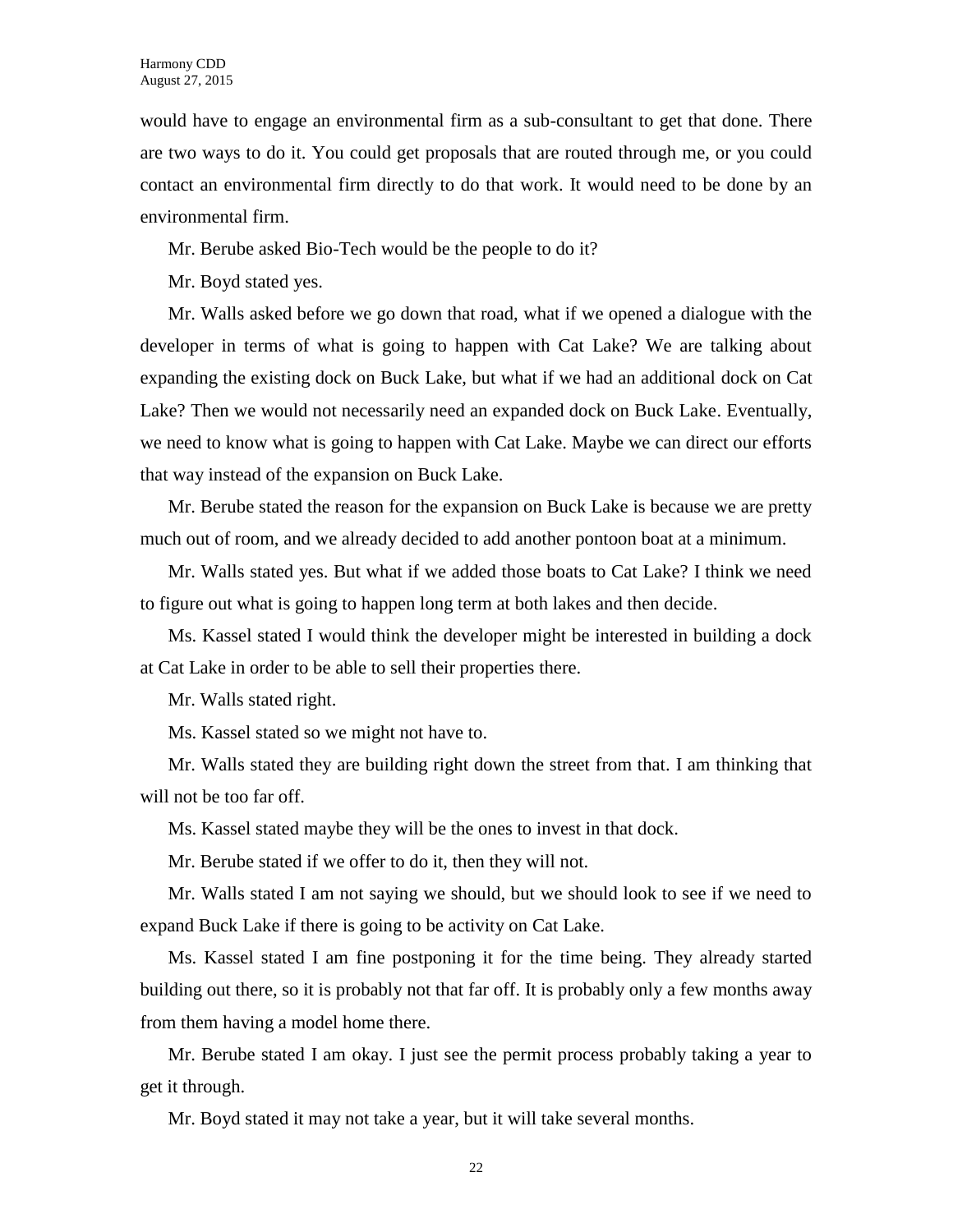Mr. Berube stated considering the hold-up last time that did not get fixed, something is going on.

Mr. Boyd stated the issue, as I recall, is both Buck Lake and Cat Lake are supposed to be owned by the landowner. There is legal documentation for that. At some point, the State of Florida took it upon themselves to say they own the lakes.

Mr. Berube asked DEP?

Mr. Boyd stated yes, so that is a dispute. I think that had something to do with it.

Mr. Berube stated that is what I remembered.

Mr. Walls stated I do not think we want to get in the middle of that. It would be my suggestion to let them figure it out. I could see that getting pretty costly. If we are not ready to build or expand the dock, then why even create that headache for ourselves?

Mr. Berube stated to be clear, we do not have room for another pontoon boat on that dock now.

Mr. van der Snel stated that is correct.

Mr. Berube asked what if we moved the rescue boat?

Mr. van der Snel stated then there would be room.

Mr. Berube stated but that means putting the rescue boat somewhere back by the boathouse.

Mr. van der Snel stated it could be next to the kayaks.

Mr. Berube stated if we decide in the next fiscal year to add a pontoon boat, we can do it, but we would shuffle one boat farther to the back.

Mr. van der Snel stated the rescue boat does not get reserved. It only goes out when needed for a rescue.

Mr. Berube stated we will hold off on the permitting and figure out what we are going to do with Cat Lake. I will open that dialogue with Mr. Glantz and see what his plans are.

Mr. Walls stated I just want to have the whole picture before we proceed.

Mr. Berube stated we wanted to add a pontoon boat. There is a lot of demand for it.

Ms. Kassel stated I do not know how often the 14-foot fishing boat gets used. It was not used this past month.

Mr. van der Snel stated it is underneath the boathouse and has not been used.

Mr. Berube stated it is not usable.

Ms. Kassel stated then it should be removed from the boat report, as well.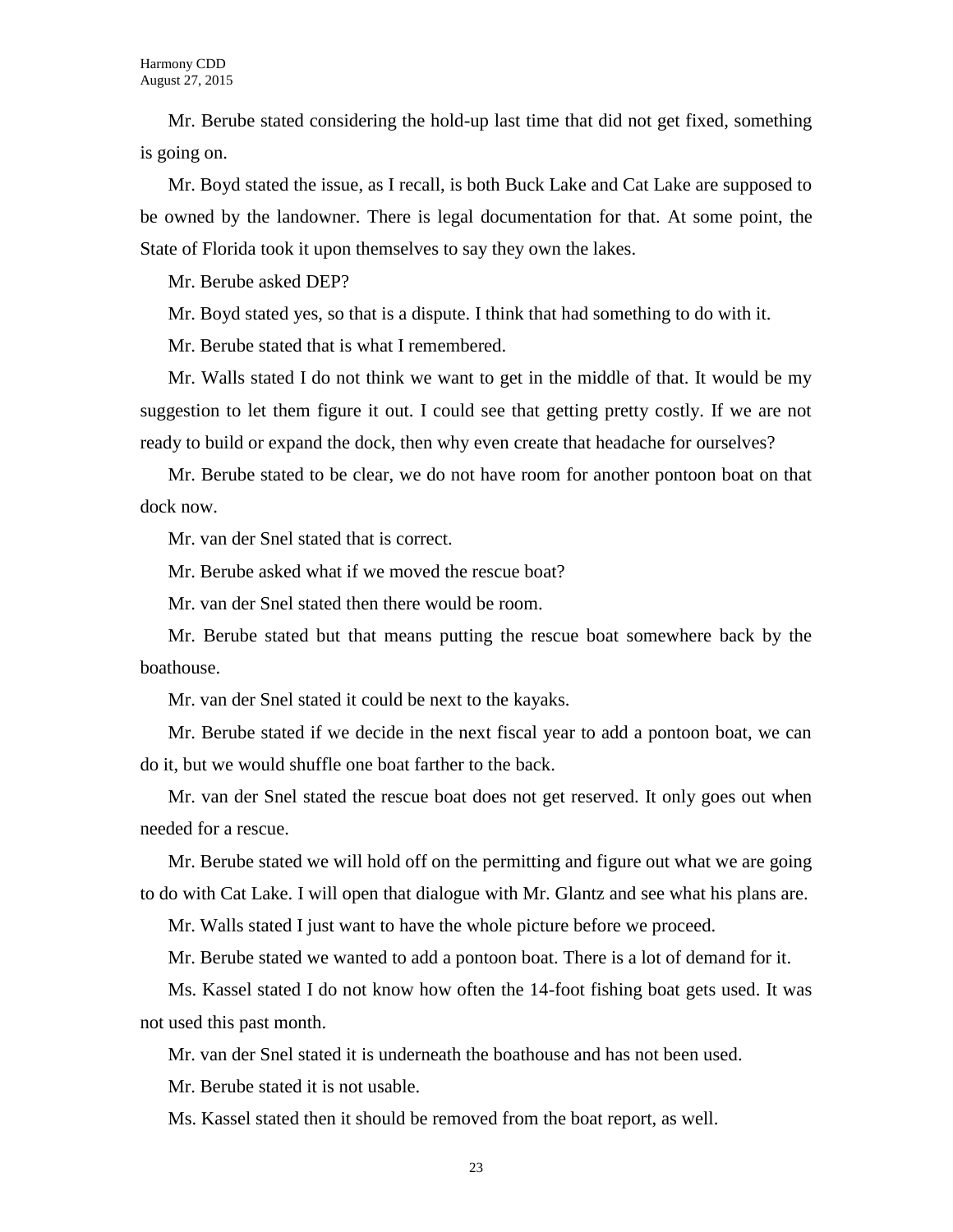Mr. LeMenager stated not if we still own it.

Mr. Berube stated it is not usable. We may find some other use for it at some point,

but right now, it is not used. We can remove those two and clean up the report.

Mr. Qualls stated to be clear, the permitting has been tabled.

Mr. Berube stated yes.

### **EIGHTH ORDER OF BUSINESS Discussion Items**

#### **A. Discussion of Landscape Issues**

Mr. Berube stated this is for the parks. We have two in the package this month. I like the whole package. My only concern is how much this will cost. My estimation, excluding the playground structure, is about 28 live oak trees. I figured if we put in 30 gallon trees, they will cost just under \$1,000 each.

Ms. Kassel stated the last time, it was about \$300 for an oak tree.

Mr. Berube stated 10- or 15-gallon trees are from \$300 to \$500.

Mr. van der Snel stated they also need to be installed, which is an additional cost.

Mr. Berube stated if you put in big ones, figure \$1,000 each tree. If you put in 10- or 15-gallon trees, they are about \$500 each, installed. For 28 trees, it is somewhere between \$14,000 and \$28,000, which is fine. I think there were crepe myrtles and magnolias as part of that. I do not remember the count.

Mr. LeMenager stated you mentioned we have two proposals, but this is not a proposal.

Ms. Kassel stated it is just a design.

Mr. LeMenager stated proposals come with budgets.

Ms. Kassel stated this is just a design idea. From the design idea, we are just talking about what it might cost us just to start thinking if we want to move forward or amend this in some way based on the budget.

Mr. LeMenager asked should we decide whether or not we like the concept?

Mr. Berube stated I am just suggesting numbers.

A Resident asked are any of these based on what the engineer just said, that we really do not have room to do much over there?

Mr. Berube stated we have enough room.

Ms. Kassel stated we do not know yet how much we have.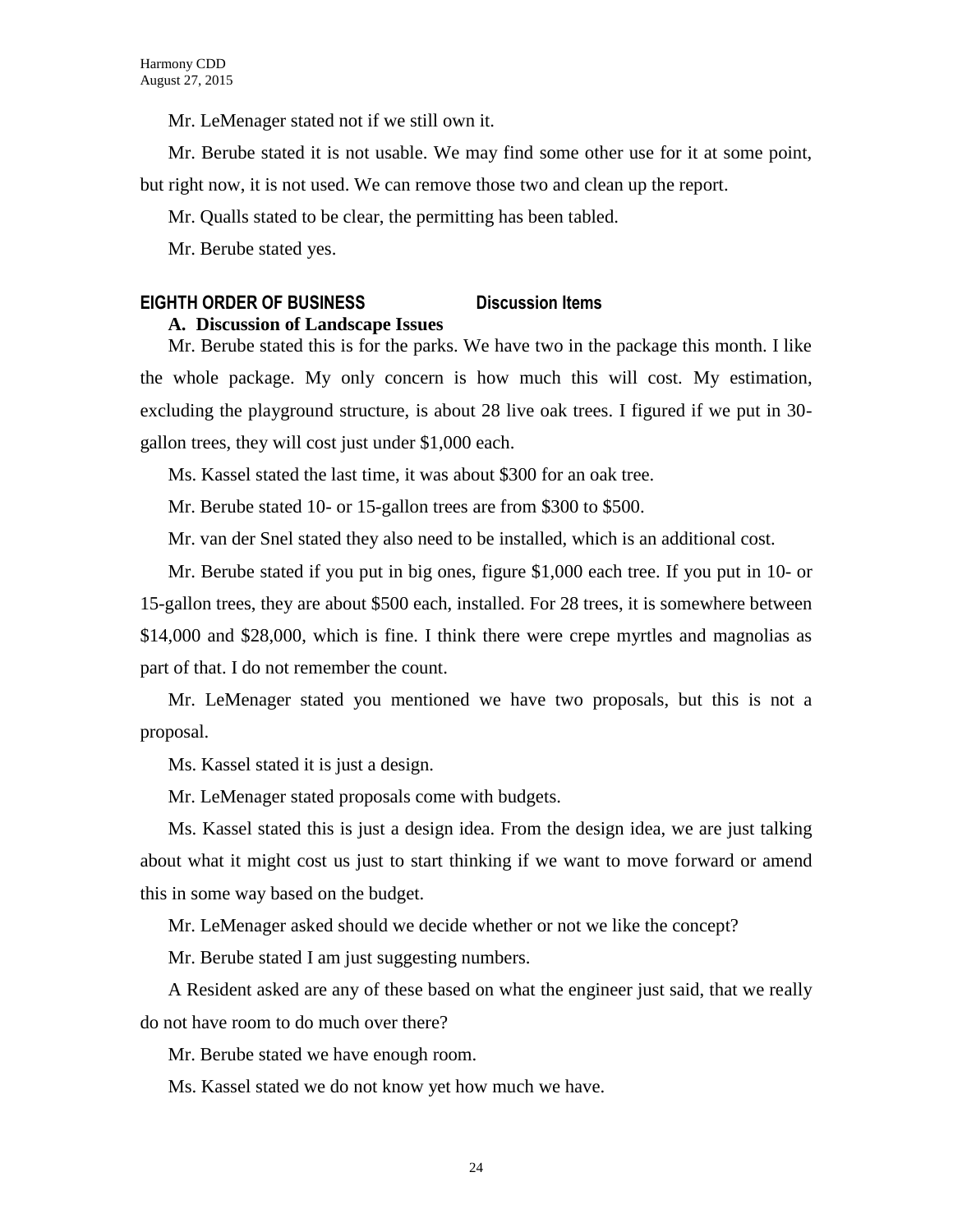Mr. Berube stated we need to move this forward. We have been dealing with playgrounds for months. There is an idea in the center for a playground with a shade structure, swings, climbing structure, and so forth. I printed these off today, and the number you see in the circle is how much these cost in thousands of dollars.

Mr. LeMenager asked why do we not solve the problems we can actually solve tonight?

Mr. Berube stated this is \$13,000 because it is huge with multiple slides and so forth.

Mr. LeMenager stated I am not sure it is a good use of this body's time to talk through undeveloped ideas at these meetings. That is why you put proposals together and give us a proposal. We have a nice solid proposal.

Mr. Farnsworth stated there is nothing wrong in hashing things out before you get a proposal. It is a good idea.

Mr. Berube stated this is as good a proposal as we ever get.

Ms. Kassel stated no, it is not coming with a price tag.

Mr. LeMenager stated it is not a proposal.

Ms. Kassel stated it is a design idea for the CDD to consider as to whether or not we should continue forward with this, provided we have the room to do so.

Mr. Farnsworth stated yes, it could work. We just need some idea what the cost is.

Mr. Walls stated these designs look great, but I have talked with people who live in the Green neighborhood. I have heard people who are for and against them. This really comes back to the dead grass. That is what started all of this. If you go there now, it is pretty green. Ms. Kassel sent the design that did not have a cost figure attached to it. The one we are looking at in our agenda package from Mr. Berube is going to be over \$50,000. My concern is that we are coming up with a \$50,000 project to fix some dead grass that a couple people have complained about. I have talked with people who live along that pathway. Some of them do not care about the way it looks now. Some think it is fine. Others want to get rid of everything. There is no consensus in terms of what we should do over there.

Ms. Kassel stated we have a team looking at it.

Mr. Walls stated I understand you have a team, but if you talk to those residents, they all have different ideas.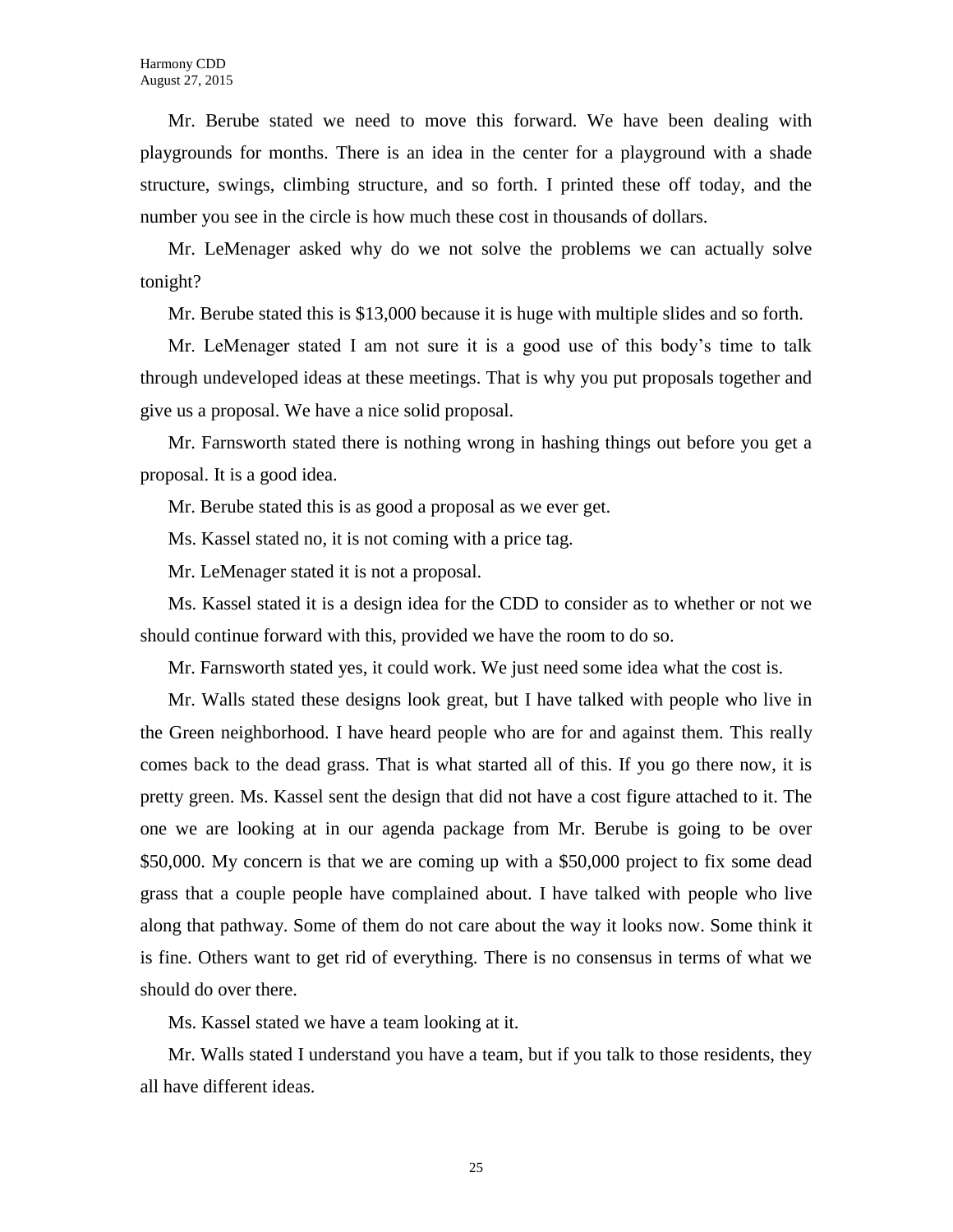Ms. Kassel stated we have a team looking to talk to people and gather the data. This is not my proposal.

Mr. Walls stated that is fine, and I understand. I just do not want to get carried away with a really expensive proposal to fix dead grass.

Ms. Kassel stated this is not a proposal to fix dead grass.

Mr. Walls stated right, but that is essentially what is happening in the Green neighborhood. That is my concern about what we are doing here.

Mr. Berube stated since I submitted this last month, Ms. Kassel and I had competing ideas of what should go on in neighborhood G. She suggested we provide drawings of what we were proposing. This is a Google Earth picture from February 2015 that shows what people are complaining about when this grass goes dead in the winter. You can see the sandy areas in brown. Right now, it is all nice and green, but it is all weeds, clover, and so forth.

Mr. LeMenager stated it has no grass there.

Mr. Berube stated it is green stuff because it is fertilized and watered.

A Resident asked where is this?

Ms. Kassel stated it is the park on Blazing Star.

Mr. Berube stated I put a legend with this, and a lot of money will come off this cost because we will do something different with the gas pipeline. If you look at the area marked as A, that is where the playground equipment is. My concept is to expand the area within the boundaries of A to have it all be playground mulch. The black lines, exclusive of the sidewalk, will have landscaped timbers to delineate that area. The B area is Ms. Kassel's swale proposal, which will incorporate everything that she put in her proposal from two months ago.

Ms. Kassel stated it has changed since then.

Mr. Berube stated I understand, but we will put some sort of groundcover in the area marked B.

Ms. Kassel stated it would not be groundcover because it will get trampled.

Mr. Berube stated I think I have the trampling covered. It would be largely confined to the swale area, and we will cover how it gets trampled. The area marked C is where the chair swing is now. That area is largely all mulch because it has all been trampled. That will all get fluffed up with some sort of color.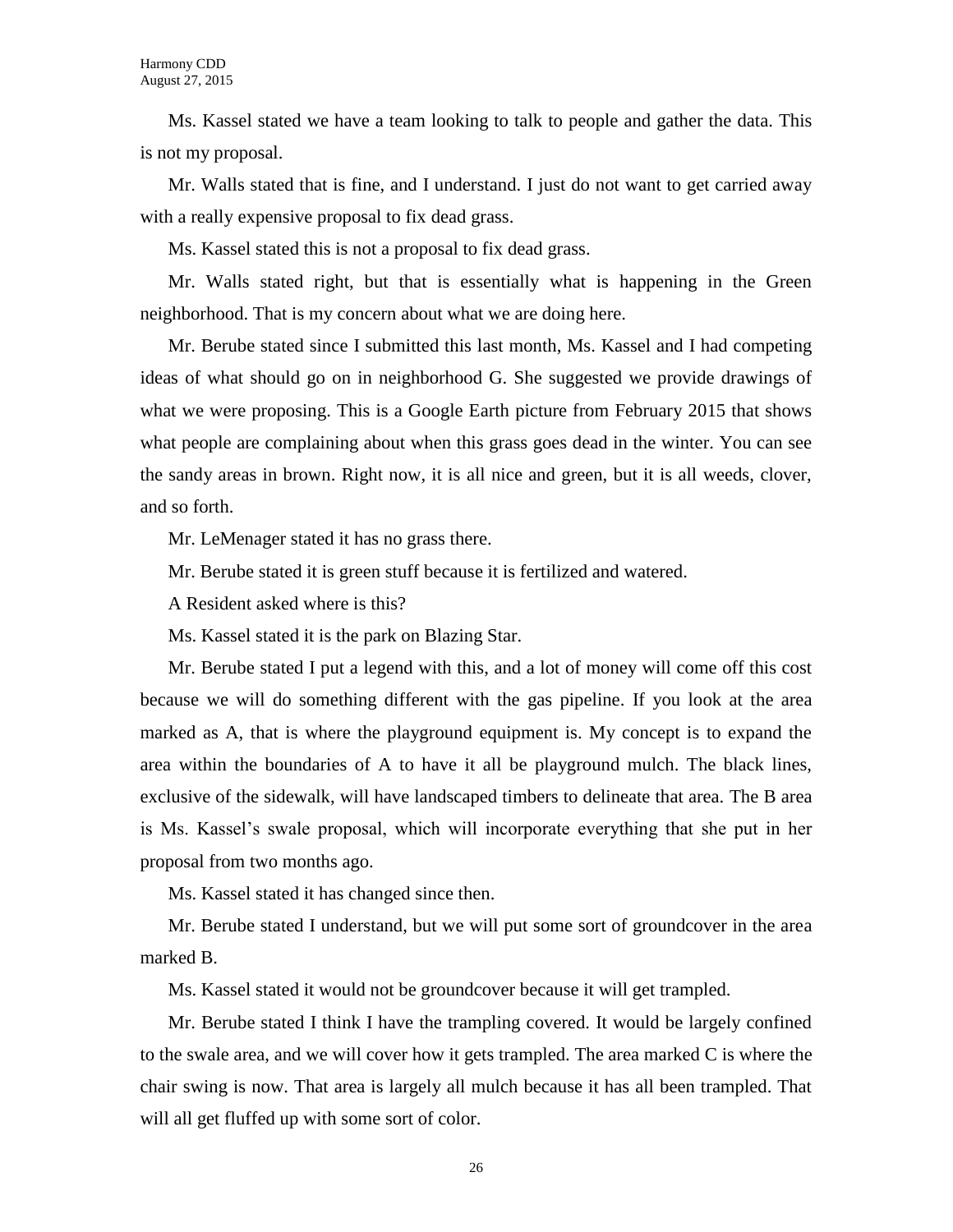Ms. Kassel stated this area will be sunshine mimosa.

Mr. Berube stated it will be some plant material so it is not a big, brown area of mulch. Area D is largely sod, which is in fairly good shape. The corners need some fluffing up, but it will have some sort of color with kid-resistant plants. Area E is a similar landscaped bed which does not really need a lot of work, and we delineate that. It has a couple bare spots, but it looks pretty good. The areas shown with an X mean those are trees.

Ms. Kassel stated no one wants trees there.

Mr. Berube asked then what are you going to do?

Ms. Kassel stated a few trees, like three or four trees.

Mr. Berube stated this is too many trees, and I understand that. All of the sodded area in the area marked X will be removed, and the entire area will be covered with pine needles. The pine needles are kid resistant. If you leave sod in that area, it will look like this again. We already know there is no sod that will put up with the trampling from kids.

Ms. Kassel stated if you plant trees, they are not going to have a big enough area to play football or soccer in.

Mr. Berube stated that is the point. If you plant trees, it is hard to grow sod under the trees because of the shade.

Ms. Kassel stated not if they are single-stem crepe myrtles.

Mr. Berube stated that is fine. My idea was to put similar kinds of trees—live oaks that match the tree line in front of the homes now.

Ms. Kassel stated they are too big, and people do not want a lot of trees there. When we went there as a group, no one wanted trees.

Mr. Berube stated there are people who like the trees. I am not arguing, but I am just saying what my concept is. The area marked B, it was mentioned last month about putting posts with chains on them to keep kids out of there. Around that, the kids should not be playing in the swale anyway, so we can put some little posts with nice chains around it, perhaps even along the sidewalk of C and D, maybe around E. They will be nice, dignified posts with little chains to remind kids not to run through this area.

Mr. LeMenager stated the difficulty with that is, kids are going to run into these chains and trip.

Mr. Farnsworth stated yes.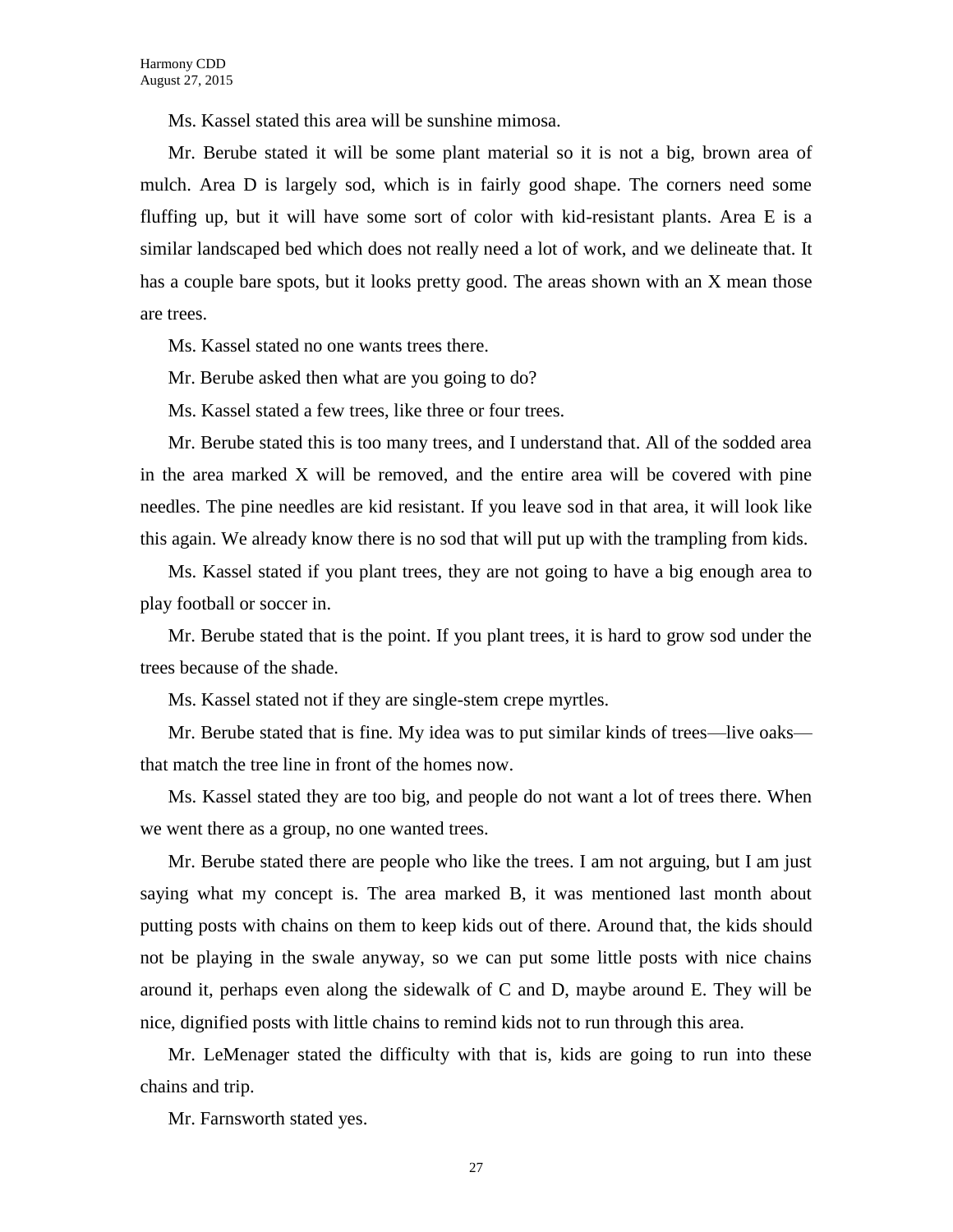Mr. Berube stated so be it. But they are destroying this area, and we have been discussing this for a couple years. People have been screaming at us about it. To Mr. Walls's point, this is what are we trying to do except patch up some sod. There are a lot of people who live there who are not happy with it, and I agree there are a lot of people who do not care.

Mr. Walls stated I heard from three or four people who are upset.

A Resident stated some did not want any mulch there or kids playing there.

Mr. Walls stated at a certain point, you have to realize you are not going to appease everyone. They bought their house there.

Mr. Berube stated it is our charge to maintain this to the same standard that we maintain other CDD facilities. It is not maintained to the same standard because we twiddle our thumbs every month and wonder what to do about the kids.

Mr. Walls stated I think it is not being maintained to the same standards, but I think it gets more use than other places.

Mr. Berube stated this is a Board meeting for the Board to discuss these things. I understand residents want to talk, but this is my opinion that I raised so we can discuss it. I did not make it fancy because I knew we would beat it to death and table it again tonight. Next month, we will be discussing the same thing again.

Ms. Kassel stated no, next month we will have a plan with finances for all of these areas.

Mr. Berube stated I provided finances on my proposal. It is \$24,000 to \$36,000 based on the tree choices.

Ms. Kassel stated it will not be anywhere near that amount. We are not going to have all those trees there.

Mr. Berube stated I know. That is why I said it depends on what kind of trees and how many you want to put in. Four is not enough, and 15 is too many.

Ms. Kassel stated we have people who have put time into trying to come up with plans for this.

Mr. Berube asked is there a plan like this in this month's agenda package?

Ms. Kassel stated it is not in this month's agenda but it is in process. I asked for it, but it has not yet been delivered.

28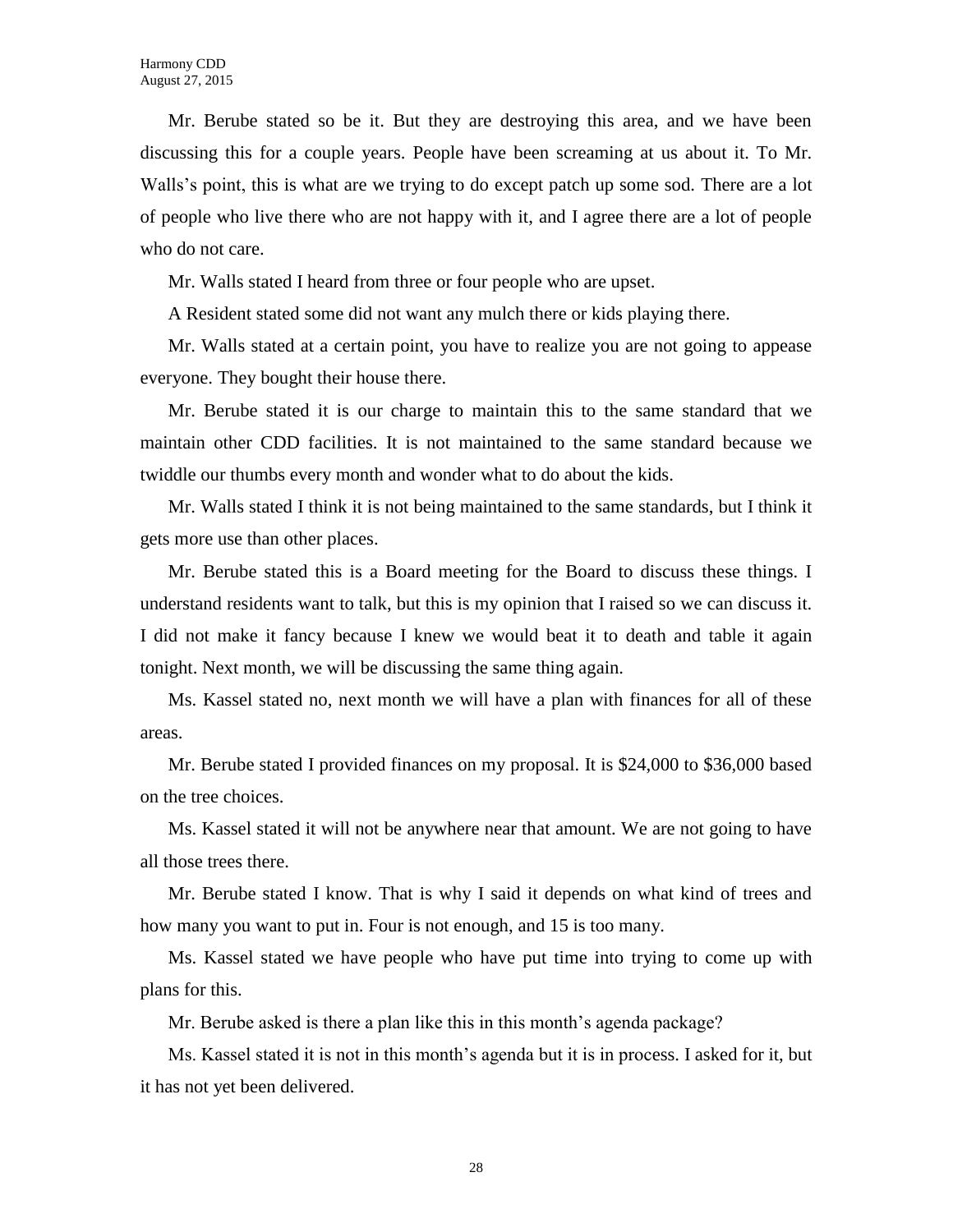A Resident stated you will have to wait and see if we can use this pipeline area or not, but one of the suggestions was to put a play area as an alternative and put stations for the older kids and take the pressure off that little park on Blazing Star.

Mr. Berube stated I understand that, but what you have not seen is that part of this proposal is to have a playset for the kids.

The Resident stated in place of that playset, there would be things like this, and they would be spaced out along that long area. The problem is that we do not know if we can do it. One of the suggestions was workout equipment to take the pressure off the park at Blazing Star and move kids to this park.

Mr. Berube stated that is my point with my idea, and I like the fact that someone thought about that with having a playground or playset area. Whether it is mine or yours or someone else's, whatever you do, make it attractive. Then kids will leave Blazing Star and come to this area.

The Resident stated that is exactly right.

Mr. Walls stated no offense, but we are a bunch of amateurs sitting here and trying to come up with some grand plan. We really should have a professional designing it.

The Resident stated excuse me, but this woman has done professional landscaping before. That is an insult, and I object to that.

Mr. Walls stated it is not an insult. None of us are paid to do this. That is what it comes down to. We need someone who is, who understands what will work and what will not work out there, and who will tell us what it will cost.

Ms. Kassel stated that is the next phase. This is just something we want to know if we should go further with. That is the only question.

Mr. Walls stated I do not know if we can.

The Resident asked can you do it in stages?

Ms. Kassel asked so you want us to come back with a proposal that has a price tag attached?

Mr. LeMenager stated yes.

Ms. Kassel stated okay.

Mr. Berube stated you do not have enough information yet. How many play stations are you going to put in? Are you going to have a playground?

The Resident stated we will have all that information for you next month.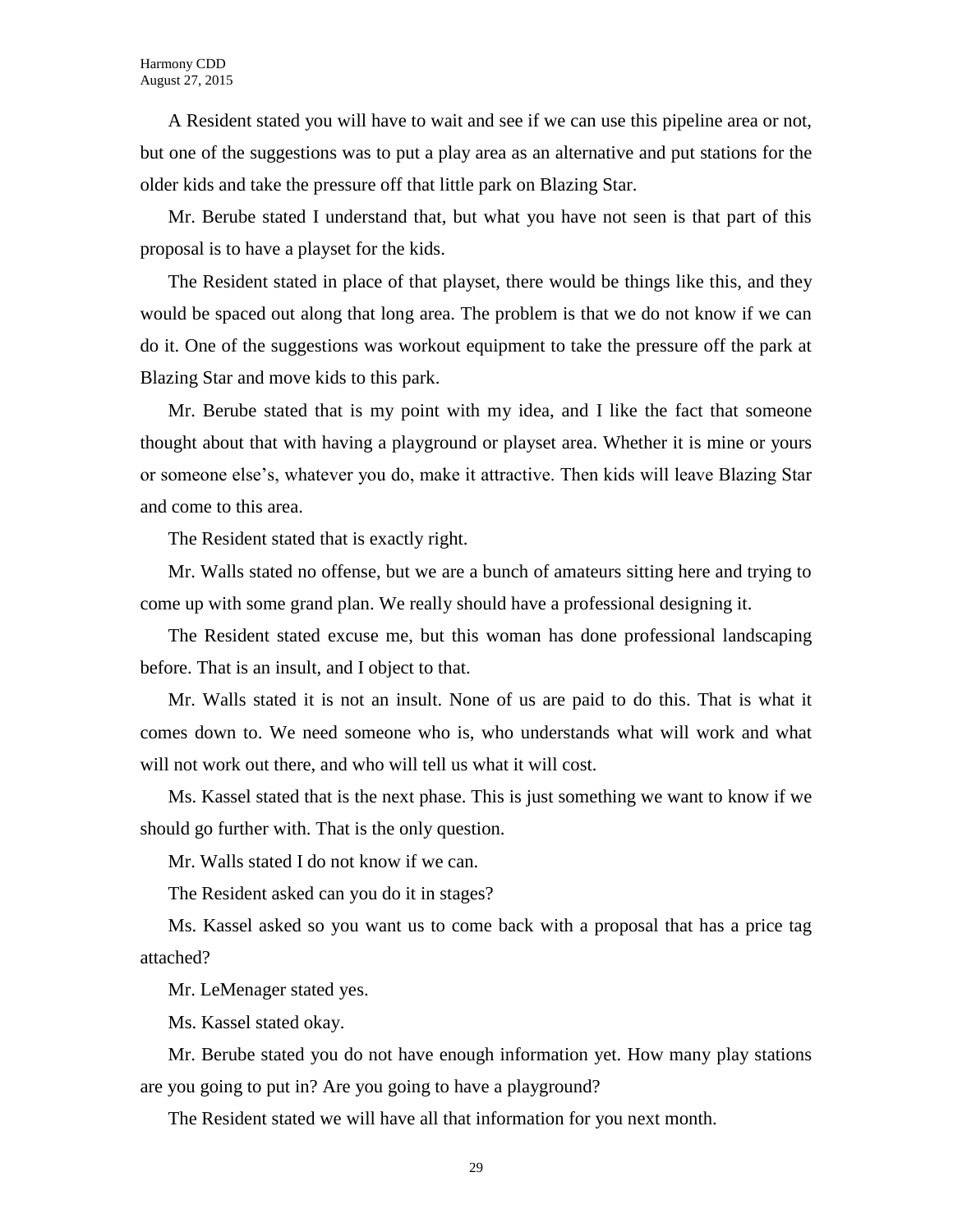Mr. Walls asked what will it cost to make that land usable?

Ms. Kassel stated the first ten feet are flat.

Mr. Walls stated I do not want to sit here and hash it out. We are wasting our time trying to figure things out when we do not have the answers.

Mr. LeMenager stated that is true.

Ms. Kassel stated I will have a proposal with a design and a price tag for next month. I expected it this month, but it did not happen.

Mr. LeMenager stated I know no one will like the comment I made last month, but the solution is right here.

Ms. Kassel stated you do not want a playground there.

Mr. Berube stated that land is too low. It has to be filled two feet. That is why the developer does not want it. That is the same problem they had across the street, and they needed all that dirt to raise it. That lot is too low and you cannot do anything with it.

A Resident stated I live on that street, and there is not that much rain. I do not want to cram it so that it looks ugly, but put down some pine needles and make it a passive park. You have been on this park issue for months.

Ms. Kassel stated this is the first time we are actually talking about a plan for the pipeline area.

Mr. LeMenager stated I still come back to the same point that I keep making. All those kids over there have a wonderful park, and it is right behind me.

Mr. Berube stated you cannot force people to move. They want it close by.

Mr. LeMenager stated too bad. It costs money.

A Resident stated I know residents who want their kids to have a place to play football. They said there is a park right down there, and these are people living on the park. They just want a peaceful area.

Mr. Berube stated that is fine, but if you talk to 10 people who live on that park and ask them what they want to do, you will get 10 different answers.

Ms. Kassel stated we will have that data for next month.

A Resident stated I appreciate your intention to create a good plan for the park at Blazing Star. I am a resident there, so anything that will improve the morale of the people who live there will be good. I think you need to get a consensus. I am not sure what the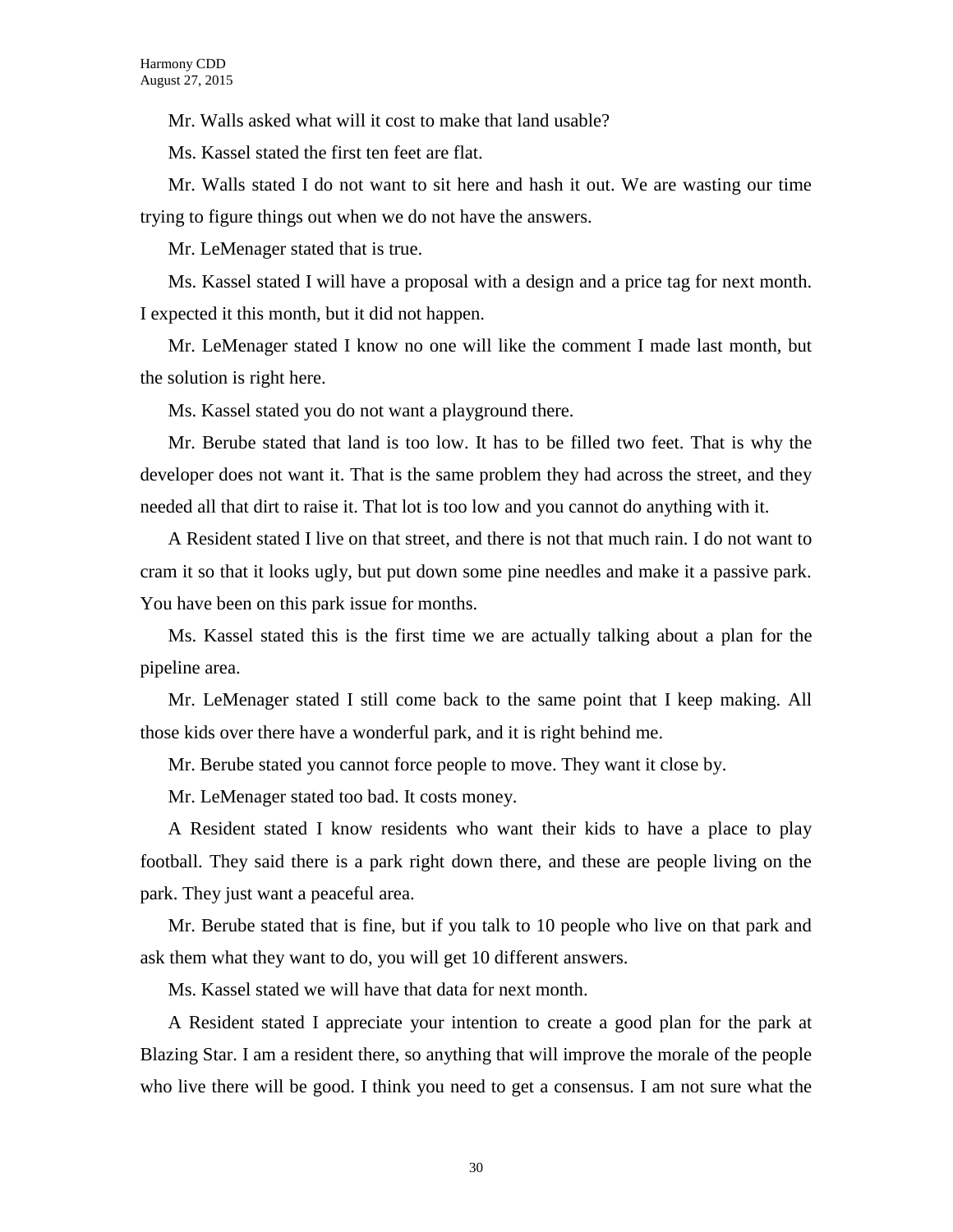process is for that or how many people live around that park. It might be 20 people, so just get their consensus.

Ms. Kassel stated we have a crew working on that now.

The Resident stated once you have that, then you will have something solid to present based on what the residents have said, and then you can hash everything out.

Mr. Berube stated we have tried to get a consensus.

Ms. Kassel stated no, we have not, not in that area.

The Resident stated they are not bad ideas, but just get feedback.

Mr. Berube stated we cannot make decisions based on a limited set of input numbers. We do not represent only the 20 people who live around that park. There are 1,600 to 1,800 people who live here, and they are all owners. We have to make the best decisions that we can, not limited by certain special-interest people. Those people do not just pay the bills; everyone pays the bills. That is why we are charged with making these decisions. Waiting for the consensus of 20 people around that park is not necessarily right. We can make a decision after seeing multiple proposals, and I see everyone's point.

Mr. LeMenager stated the point again is that we have not had any proposals.

Ms. Kassel stated we do have a proposal.

Mr. LeMenager stated we have a proposal with a \$12,000 variance in what it is going to cost. Give us a proposal, which shows a certain number of trees and prices.

Mr. Berube stated tell me how many trees you want.

Mr. LeMenager stated it does not matter to me.

Ms. Kassel stated two months ago, we had a proposal that I asked to be tabled. It did not appear in last month's agenda package. I do not know why it did not appear. We are now working with residents as we discussed at last month's meeting. We all discussed that we are working with residents to get a new proposal and to get feedback from the people who live there.

Mr. LeMenager stated put a proposal in front of us, and we would be happy to vote.

A Resident stated the reason I think this will work is, you will be surprised by the people who live there. My daughter has played in that park because it is there. If it is not there, she will move out. I am compelled by my neighbors who feel people are invading their property. They are too loud and they are damaging their area. I would be one in favor of moving that little field somewhere else. I am hurt that my neighbors are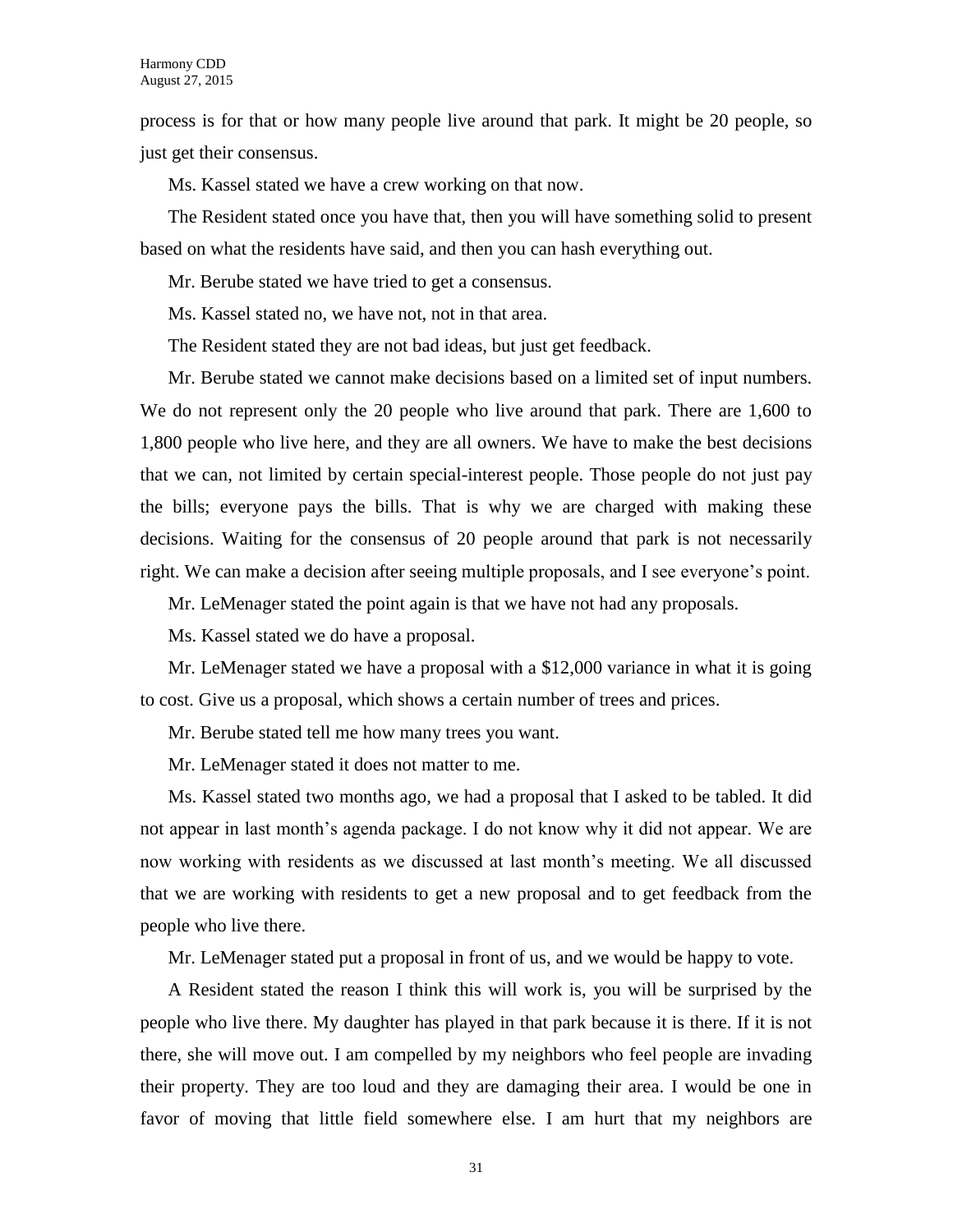constantly commenting on Facebook that this bothers them. As a neighbor who cares, it bothers me even though I am not there physically. It is an ugly piece and aesthetically looks horrible. You can steer the kids somewhere else. Put the trees out there, get your consensus, and do what you have to do.

Mr. Berube stated I am willing to move it forward tonight, but I cannot engender support. Everyone is asking where the money will come from. We have \$100,000 that the developer gave us two months ago for parks and recreation. We can do both these options without affecting the budget at all.

Mr. Walls stated my issue is that we are talking about spending tens of thousands of dollars to appease a few people, and everyone pays those fees.

Ms. Kassel asked do you mean to appease a few people at that park?

Mr. Walls stated yes.

Mr. Berube stated we are appeasing all of the people who live there because we are not maintaining this area to the standards we maintain the rest of the community. We are ignoring it. That is the reality.

Ms. Kassel stated let us table it until next month.

Mr. Walls stated we are maintaining it to the same standard that we do every other piece of property that we own, but it is getting more use from people. That is the way it was designed. I have a hard time believing the people who moved there did not know that.

Mr. Berube stated we will continue this discussion next month. We apologize if residents expected a solid response, but we are semi paralyzed on this because it is a hot button, and we get this way with hot buttons. I wish more people would attend the meetings so we could get a representative sample.

A Resident stated it shows how many people are concerned if they show up.

Mr. LeMenager stated actually that is incorrect. We operate in an informal manner. The proper way you operate a government is, the residents make comments at the beginning of the meeting, and then that is it. Having more people here will not really solve it. Being prepared for the meeting is what is going to solve it.

A Resident stated I apologize for making my comments during your discussion.

Mr. LeMenager stated that is not a problem.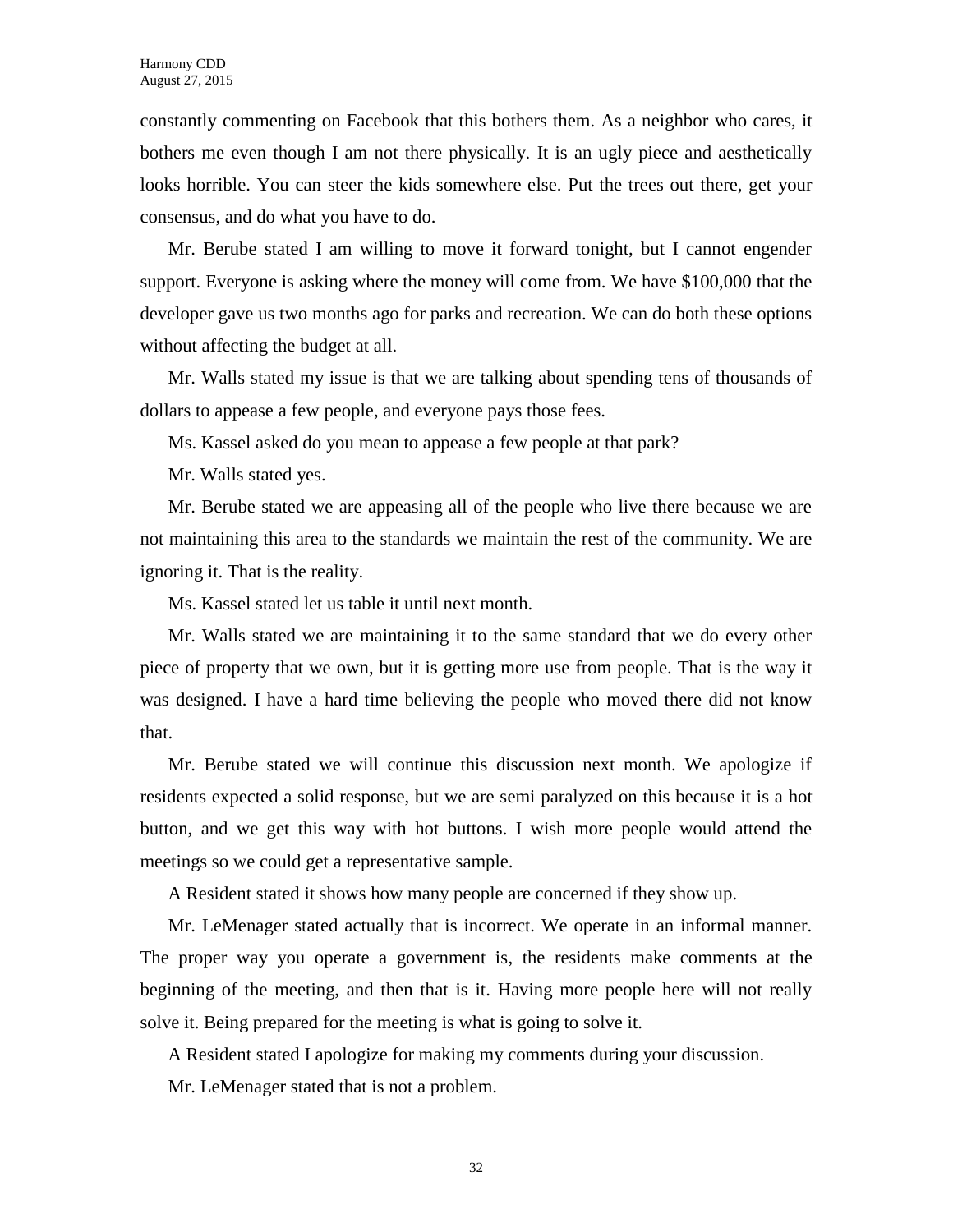Mr. Berube stated Mr. LeMenager is correct. We are supposed to take comments at the beginning of the meeting to limit the length of the meeting. The reality is, you residents attend. I would rather give you a few minutes before, during, and after the meeting if you want since you took the time to come out. We comment all the time that residents do not attend the meetings. We will discuss parks again next month.

#### **NINTH ORDER OF BUSINESS Facility Usage Applications**

**A. Harmony Community Church for Pumpkin Patch**

Mr. Berube stated this encompasses 16 days in the middle of Town Square.

Mr. LeMenager stated it sounds good to me.

Mr. Berube stated no.

Ms. Kassel stated no. For 16 days, 24 hours a day straight? I do not think so.

Mr. LeMenager asked have you ever been to Celebration? They have a wonderful pumpkin patch run by the church. You drive into Celebration, and there is the pumpkin patch that draws people to buy their pumpkins. It is terrific.

Mr. Berube stated it will be in the middle of Town Square with stuff all over the ground that will damage the grass and everything else that we spend good money on for no gain to the people of this District other than cost.

Mr. LeMenager stated then have them move it across the street on the developer's land.

Mr. Berube stated the developer will not let them. They already asked.

Mr. LeMenager stated then talk to the businesses right there that do not have enough customers so that they have a pumpkin patch in their parking lot.

> On MOTION by Mr. Walls, seconded by Ms. Kassel, with all in favor except Mr. LeMenager, approval was given to deny the use application from the Harmony Community Church for the pumpkin patch.

#### **B. Life Church of Central Florida for Halloween Trunk or Treat**

Mr. Berube stated we heard the pastor's assessment of what he is going to do. I do not want this at Town Square for all the reasons we cited before: traffic primarily and safety secondarily. That place gets busy during the day now that the stores are busy. I do not think we need to add to that. We already know this place is going to be full of cars on Halloween night. I do not have much of a problem allowing them to do it at Buck Lake in the parking area there. We have a pre-show that usually goes on, and I presume someone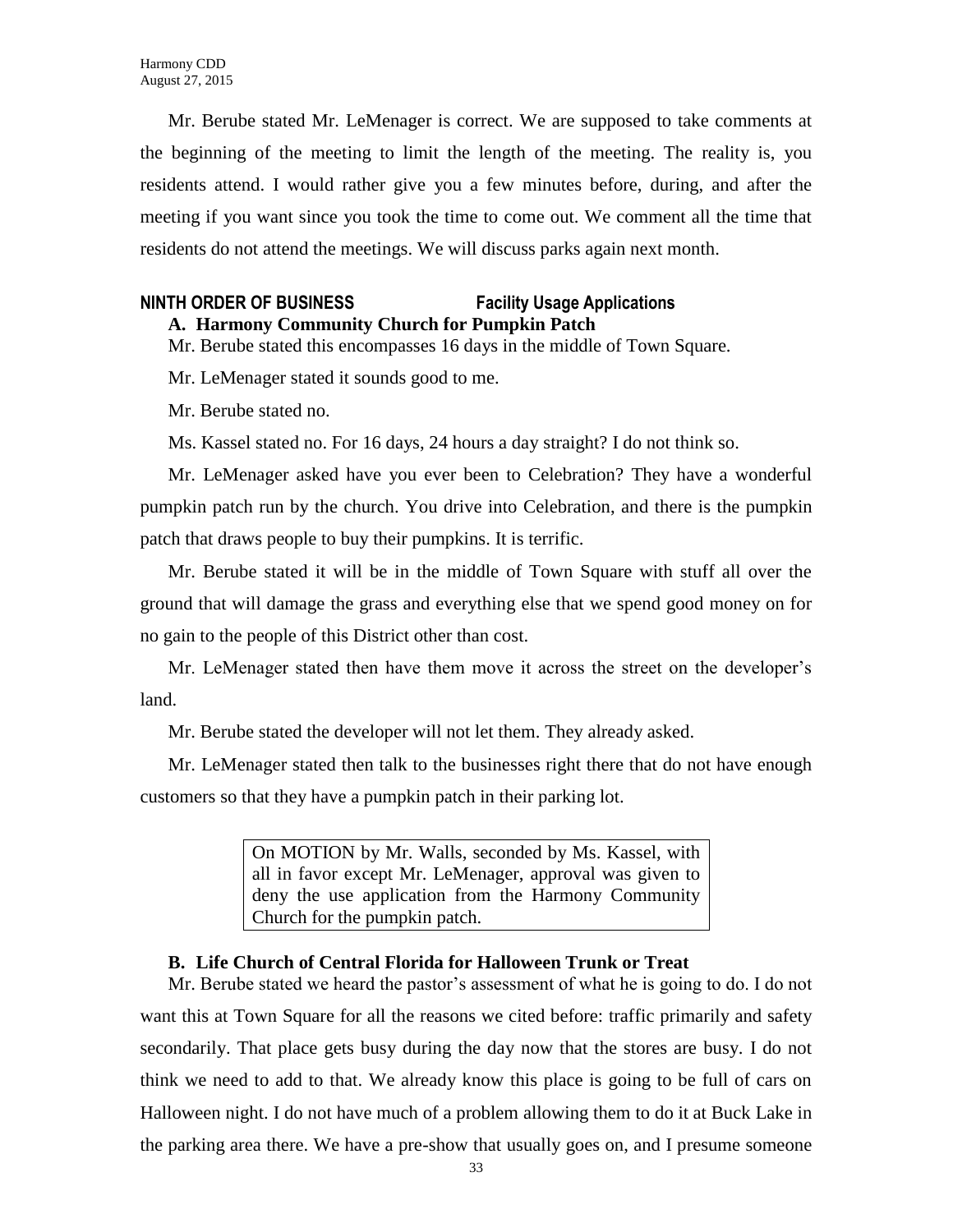will do it again this year. If they do not, then there is open access to that area. If they do, then they will already have a pre-engaged crowd.

Mr. Walls stated I think Buck Lake has the same issue, or maybe worse, than Town Square. Now you are directing all the traffic that is coming for their event to the back of the neighborhood where all the residents are.

Mr. LeMenager stated a lot of kids come to that anyway. I live there and I like to see it every year.

Mr. Walls stated it is no different back there than it is in Town Square. It is probably worse, in my opinion.

Mr. Berube stated Town Square has plenty of traffic there anyway. The Buck Lake parking lot is out of the way, and people will be on the main streets. Yes, there will be a lot of cars and kids walking, but we have that anyway.

Mr. LeMenager stated my attitude is to give him a shot. It will either work, or it will not. If it does not work, then we never do it again.

Mr. Walls asked what if their entire church membership drives to Buck Lake?

Mr. LeMenager stated I am talking about in Town Square. Give them an opportunity to have it at Town Square.

Mr. Walls stated people are already parked there on Halloween night because they are going to houses. I do not think we want to have that kind of traffic.

> On MOTION by Mr. Walls, seconded by Mr. Berube, with Mr. Walls and Mr. Berube in favor, and Mr. Farnsworth, Ms. Kassel, and Mr. LeMenager against, motion does not pass to deny the use application from Life Church of Central Florida for Halloween Trunk or Treat.

Mr. Walls stated people are already parked there on Halloween night because they are going to houses. I do not think we want to have that kind of traffic.

> On MOTION by Ms. Kassel, seconded by Mr. LeMenager, with all in favor except Mr. Walls and Mr. Berube, approval was given to the use application from Life Church of Central Florida for Halloween Trunk or Treat at Town Square.

Mr. LeMenager stated it will either work or it will not. If it does not work, then we do not approve it again.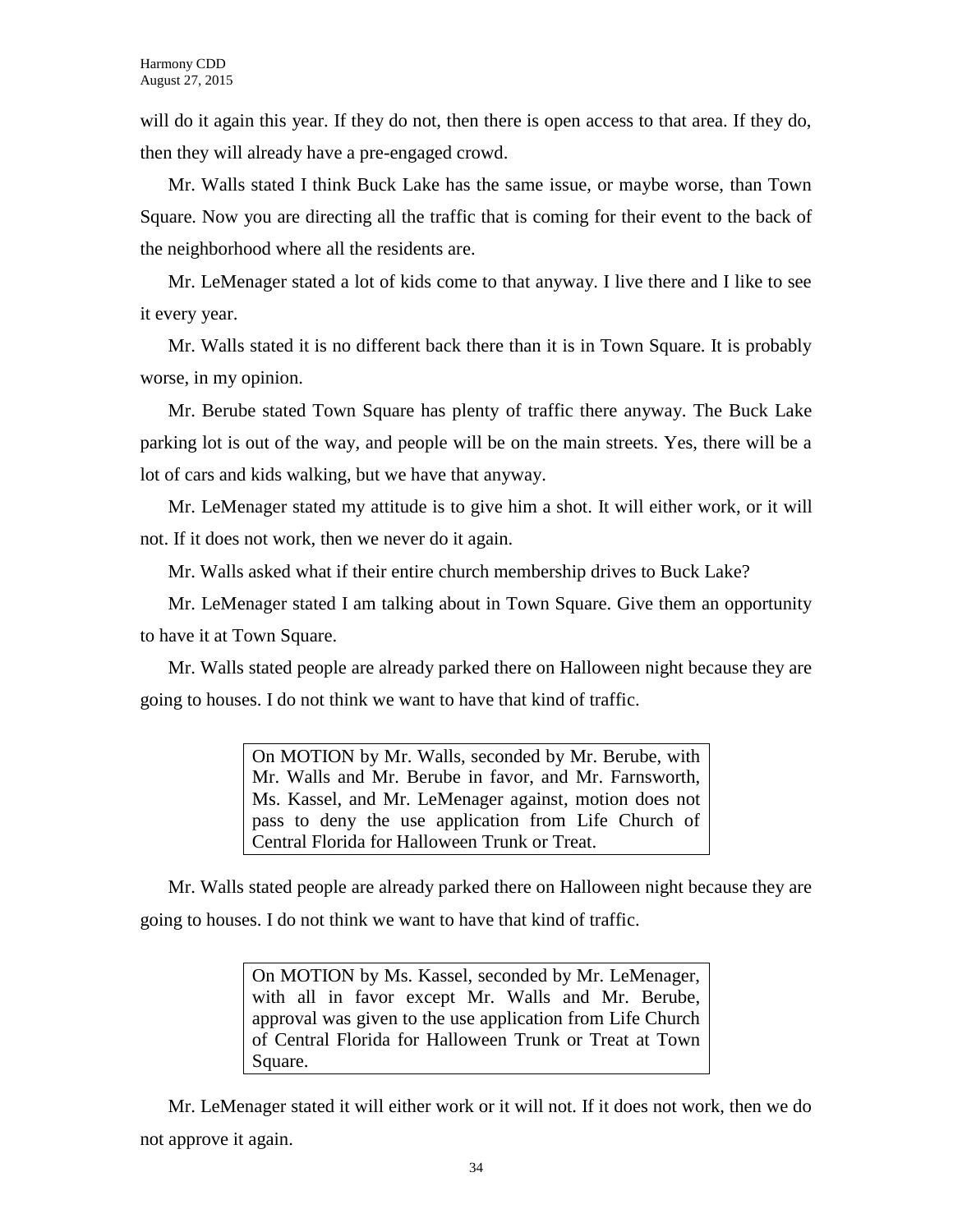Mr. Berube stated now we have a fee schedule to deal with for events. What is the fee for this event?

Mr. LeMenager stated it is in the rules.

Mr. Berube stated the rules are not posted yet.

Ms. Kassel stated I want the fee to be part of the application so that when they apply, they know the fee involved.

Mr. Berube stated this is a non-resident event. He did not apply personally but as the church. Is it \$250?

Mr. Walls stated use whatever is in the fee schedule. I believe it is \$250 for four hours.

Mr. Berube stated so the application is approved subject to whatever Mr. Moyer determines the fee to be.

Mr. LeMenager stated it is in the fee schedule.

Mr. Berube stated I notice Ms. Burgess has been busy. Is that the reason the fee schedule has not been posted yet?

Mr. Moyer stated yes.

#### **C. Life Church of Central Florida for Christmas Eve Worship**

Mr. Berube asked will this application be subject to the fee schedule?

Mr. LeMenager stated yes.

On MOTION by Mr. LeMenager, seconded by Ms. Kassel, with all in favor, unanimous approval was given to the use application from the Life Church of Central Florida for Christmas Eve worship.

#### **D. Harmony Community School "Learn to Swim" Program**

Mr. Berube stated this has typically been approved by the manager. I presume you included it for some reason.

Mr. Moyer stated you have been looking at all these for the past couple months, so I included it this month.

Mr. Berube stated the school is not subject to the fee schedule.

Mr. LeMenager stated that is correct.

Mr. Walls stated that is appropriate because of the relationship we have with the school in letting us use their facilities to meet.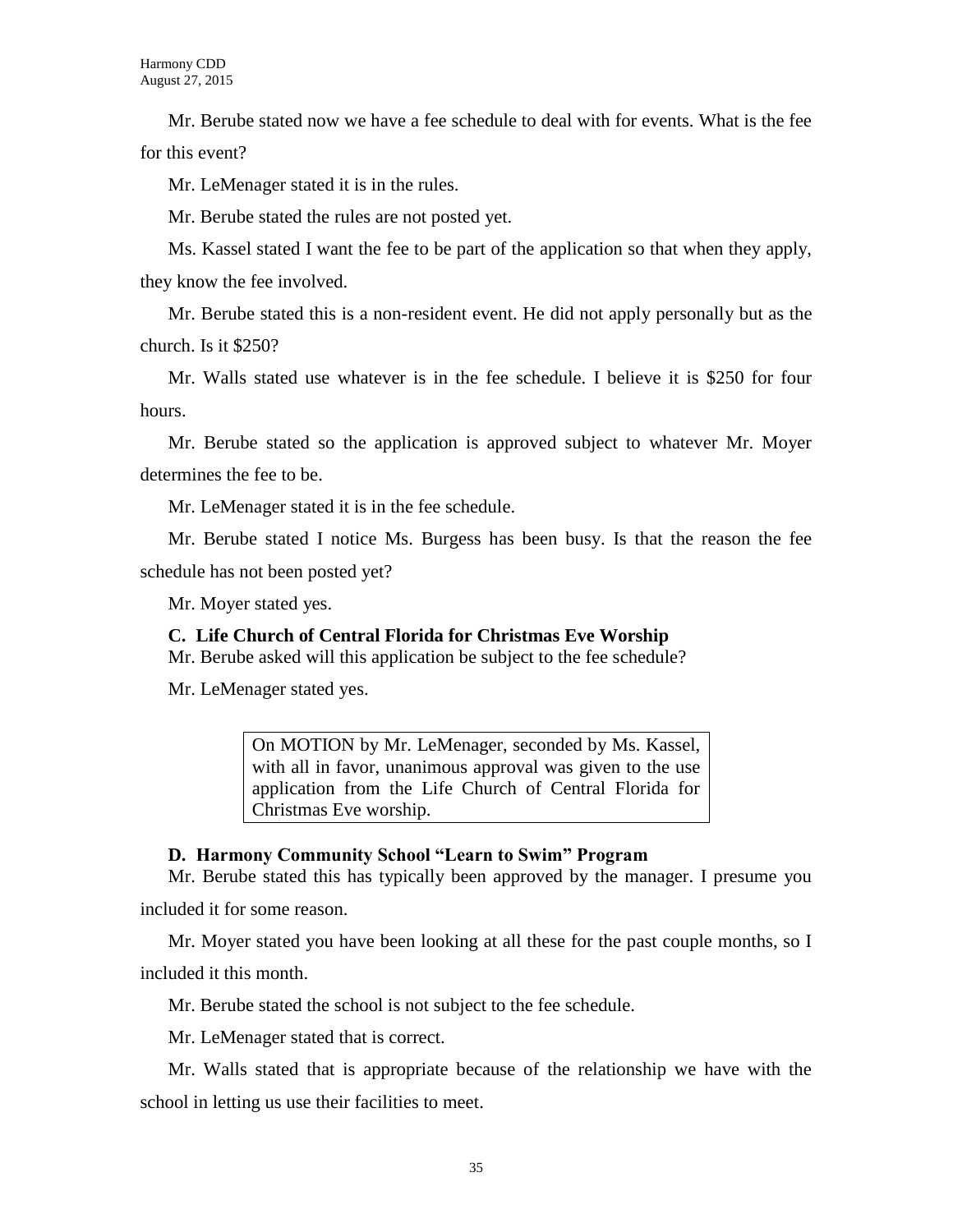On MOTION by Mr. LeMenager, seconded by Mr. Walls, with all in favor, unanimous approval was given to the use application from the Harmony Community School for the "Learn to Swim" program.

# **TENTH ORDER OF BUSINESS District Manager's Report**

**A. July 31, 2015, Financial Statements**

Mr. Moyer reviewed the financial statements, which are included in the agenda package and are available for public review in the District Office during normal business hours.

Mr. Moyer stated we have collected 100% of our assessments that were levied by the property appraiser and tax collector. We are right on budget for the assessments that are collected by the District. We are going to receive all of our revenues that we anticipated.

Mr. LeMenager asked did we ever get any feedback from the tax collector on how much came from the sale of the tax certificates?

Mr. Qualls stated I can get that for you.

Mr. LeMenager stated I am curious now that the recession is over. It used to be that a good portion of our money came from those. I am hoping that it is a small amount now.

Mr. Berube asked we have never taken a hit on those, have we?

Mr. Qualls stated no. Every June 1 or around there, tax certificates are sold. If it was struck to the County and someone does not buy a certificate, then you can buy it for 18%, but you get 100% collection because these are typically homestead properties. Tax certificate purchasers love those because they get a quick return on their investment.

Mr. Berube stated so we collect every year within our fiscal year based on tax certificate sales.

Mr. Qualls stated yes.

#### **B. Invoice Approval #184, Check Register, and Debit Invoices**

Mr. Moyer reviewed the invoices, check register, and debit invoices, which are included in the agenda package and are available for public review in the District Office during normal business hours, and requested approval.

Ms. Kassel stated I made mention of this but did not hear anything back. The invoice summary shows two invoices for the attorney, but only one included the total.

Mr. Moyer stated I recall that you sent that to me.

Ms. Kassel asked are we adding the second invoice total to the approval?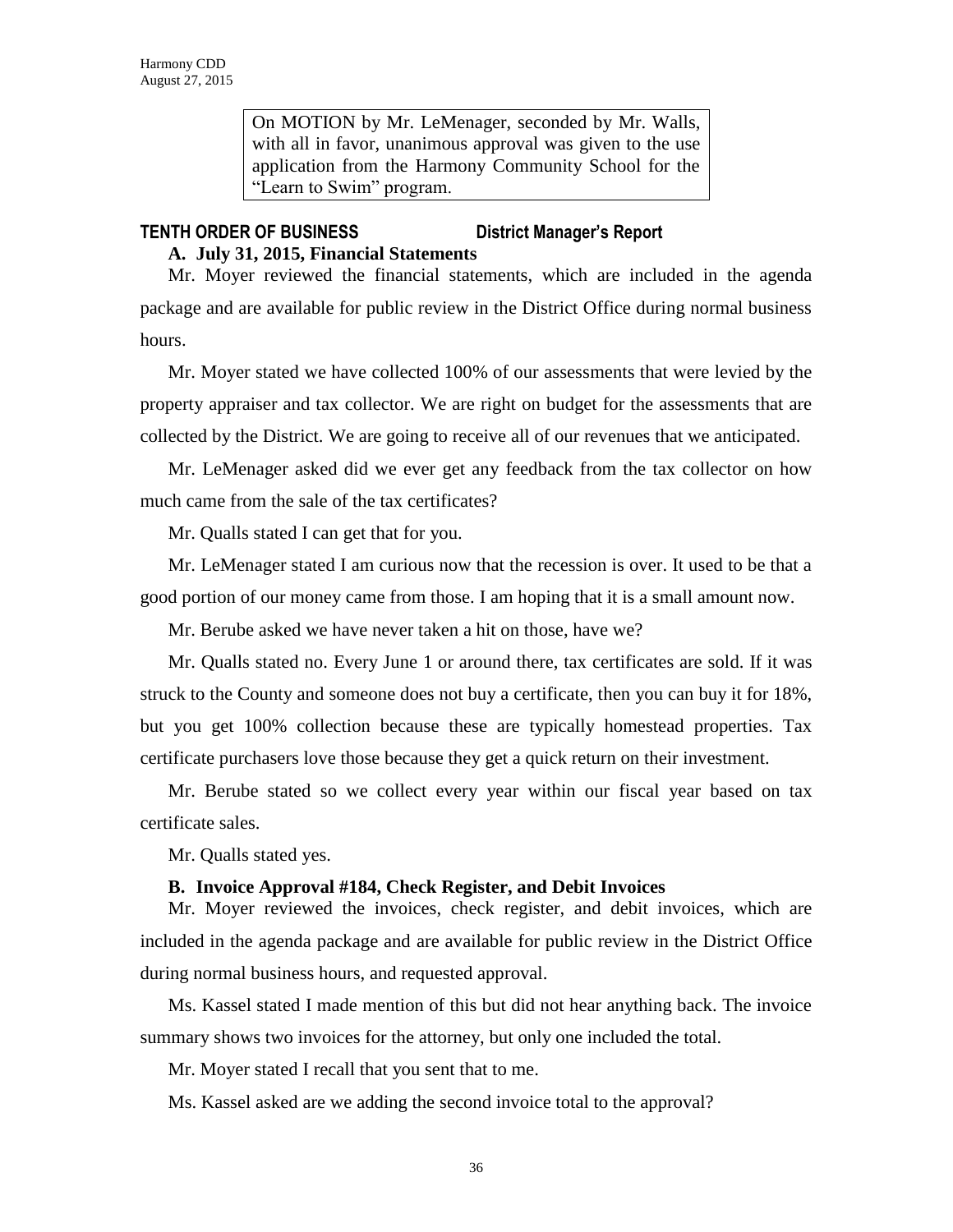Mr. Moyer stated yes. It did not make the list, but the invoice made the package. I would ask that you add it.

> On MOTION by Ms. Kassel, seconded by Mr. LeMenager, with all in favor, unanimous approval was given to invoice approval #184, check register, and debit invoices, as amended to include the second invoice from Young vanAssenderp & Qualls.

### **C. Website Statistics**

The website statistics are contained in the agenda package and are available for public

review in the District Office during normal business hours.

#### **D. Acceptance of the Arbitrage Rebate Report**

Mr. Moyer stated we received the arbitrage rebate report on the 2004 bonds that we

refinanced. There is no arbitrage rebate liability.

#### **E. Consideration of Engagement Letter with Grau & Associates to Perform the Fiscal Year 2015 Audit**

Mr. Moyer reviewed the engagement letter with Grau & Associates to perform the

fiscal year 2015 audit in an amount not to exceed \$4,900.

On MOTION by Ms. Kassel, seconded by Mr. Walls, with all in favor, unanimous approval was given to the engagement letter with Grau & Associates to perform the fiscal year 2015 audit in an amount not to exceed \$4,900.

# **F. Fiscal Year 2016 Meeting Schedule**

On MOTION by Ms. Kassel, seconded by Mr. Walls, with all in favor, unanimous approval was given to the fiscal year 2016 meeting schedule, as presented.

# **G. Approval of Incumbency Certificate**

Mr. Moyer stated the trustee on our bond issue wants documentation on who can sign requisitions on behalf of the Board. We filled it out so that the Chairman and Vice Chairman have that authority.

Ms. Kassel asked so it is incumbent on them to do sign these?

Mr. Moyer stated yes.

Mr. LeMenager asked what are we giving them authority to sign?

Mr. Berube stated the same things we sign now.